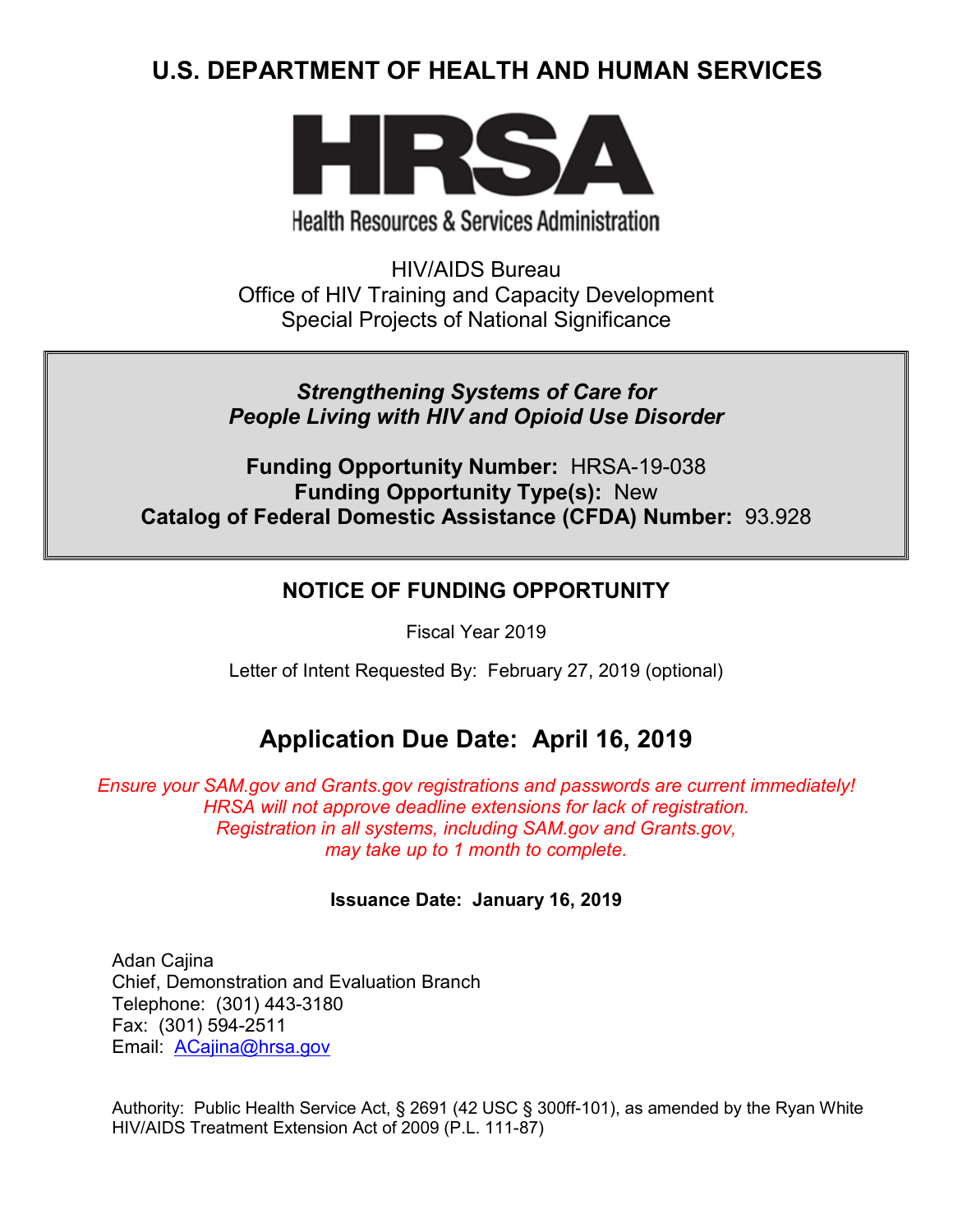# **EXECUTIVE SUMMARY**

The Health Resources and Services Administration (HRSA) is accepting applications for fiscal year (FY) 2019 *Strengthening Systems of Care for People Living with HIV and Opioid Use Disorder*. The purpose of this initiative is to fund an estimated one (1) to four (4) entities, referred to as System Coordination Providers (SCPs), to leverage resources at federal, state, and local levels to ensure that people living with HIV (PLWH) who have opioid use disorder (OUD) have access to appropriate substance use disorder (SUD) care, treatment, and recovery services. Specifically, this initiative seeks to strengthen system-level coordination and networks of care between the Ryan White HIV/AIDS Program (RWHAP) and other federal, state, and local entities funded to respond to the opioid epidemic to ensure access to behavioral health (BH) care and treatment for PLWH who have OUD.

| <b>Funding Opportunity Title:</b>         | Strengthening Systems of Care for             |
|-------------------------------------------|-----------------------------------------------|
|                                           | People Living with HIV and Opioid Use         |
|                                           | <b>Disorder</b>                               |
| <b>Funding Opportunity Number:</b>        | <b>HRSA-19-038</b>                            |
| Due Date for Applications:                | April 16, 2019                                |
| <b>Anticipated Total Annual Available</b> | \$3,500,000                                   |
| FY 2019 Funding:                          |                                               |
| Estimated Number and Type of Award(s):    | Estimated one (1) to four (4) cooperative     |
|                                           | agreement(s)                                  |
| <b>Estimated Award Amount:</b>            | Up to \$3,500,000 per year,                   |
|                                           | commensurate with the number of states,       |
|                                           | anticipated reach, and the scope and          |
|                                           | complexity of system-level coordination.      |
| <b>Cost Sharing/Match Required:</b>       | <b>No</b>                                     |
| Period of Performance:                    | September 1, 2019 through August 31,          |
|                                           | 2022                                          |
|                                           | (3 years)                                     |
| Eligible Applicants:                      | Entities eligible for funding under Parts A - |
|                                           | D of Title XXVI of the Public Health Service  |
|                                           | Act as amended by the Ryan White              |
|                                           | <b>HIV/AIDS Treatment Extension Act of</b>    |
|                                           | 2009, including public health departments     |
|                                           | and institutions of higher education, state   |
|                                           | and local governments, nonprofit              |
|                                           | organizations, faith-based and                |
|                                           | community-based organizations, tribes and     |
|                                           | tribal organizations.                         |
|                                           | See Section III-1 of this notice of funding   |
|                                           | opportunity (NOFO) for complete               |
|                                           | eligibility information.                      |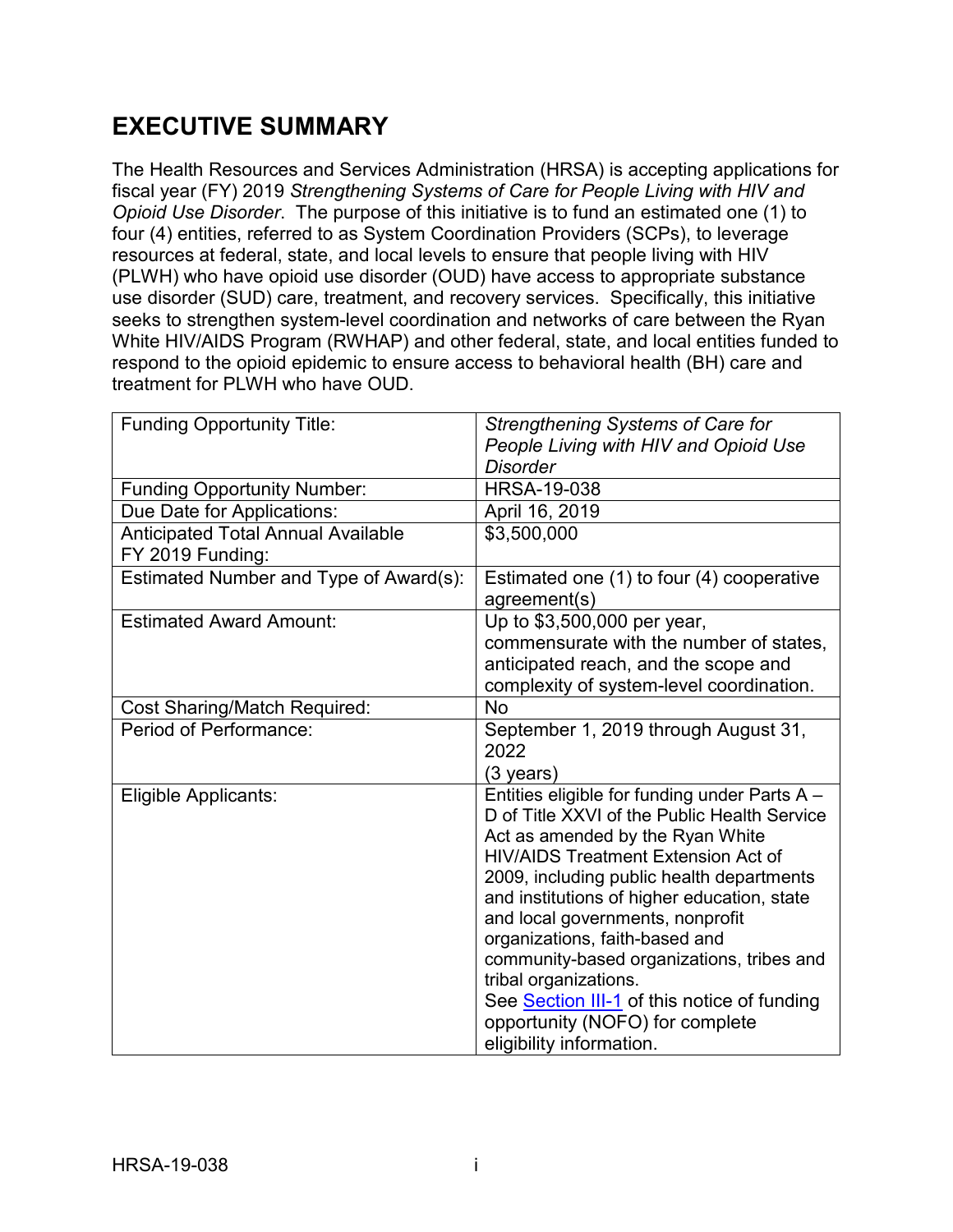#### **Application Guide**

You (the applicant organization/agency) are responsible for reading and complying with the instructions included in HRSA's *SF-424 Application Guide,* available online at [http://www.hrsa.gov/grants/apply/applicationguide/sf424guide.pdf,](http://www.hrsa.gov/grants/apply/applicationguide/sf424guide.pdf) except where instructed in this NOFO to do otherwise.

#### **Technical Assistance**

HRSA has scheduled the following technical assistance:

*Webinar*

Day and Date: Wednesday, February 13, 2019 Time: 2 p.m. – 3:30 p.m. Call-In Number: 1-800-369-2056 Participant Code: 7567075 Weblink: <https://hrsa.connectsolutions.com/hrsa-19-038>

Playback Number: 1-888-566-0411

The webinar will also be recorded and should be available by February 27, 2019 at [https://targethiv.org/library/nofos.](https://targethiv.org/library/nofos)

Note, no passcode is needed for the instant replay/playback number (generally available one hour after the call ends).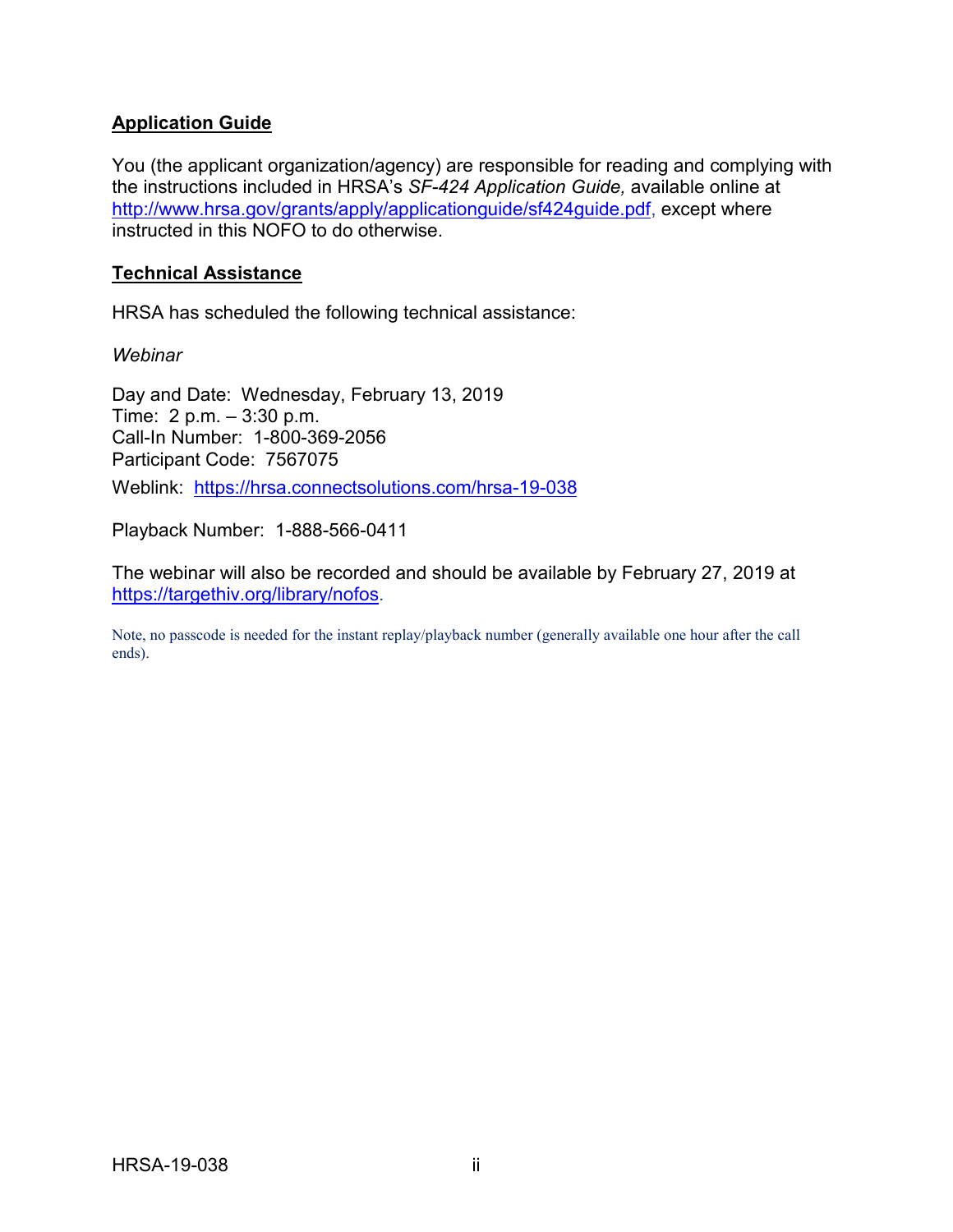# **Table of Contents**

| i.<br>ii.<br>V.<br>3. DUN AND BRADSTREET DATA UNIVERSAL NUMBERING SYSTEM (DUNS) NUMBER AND |  |
|--------------------------------------------------------------------------------------------|--|
|                                                                                            |  |
|                                                                                            |  |
|                                                                                            |  |
|                                                                                            |  |
|                                                                                            |  |
|                                                                                            |  |
|                                                                                            |  |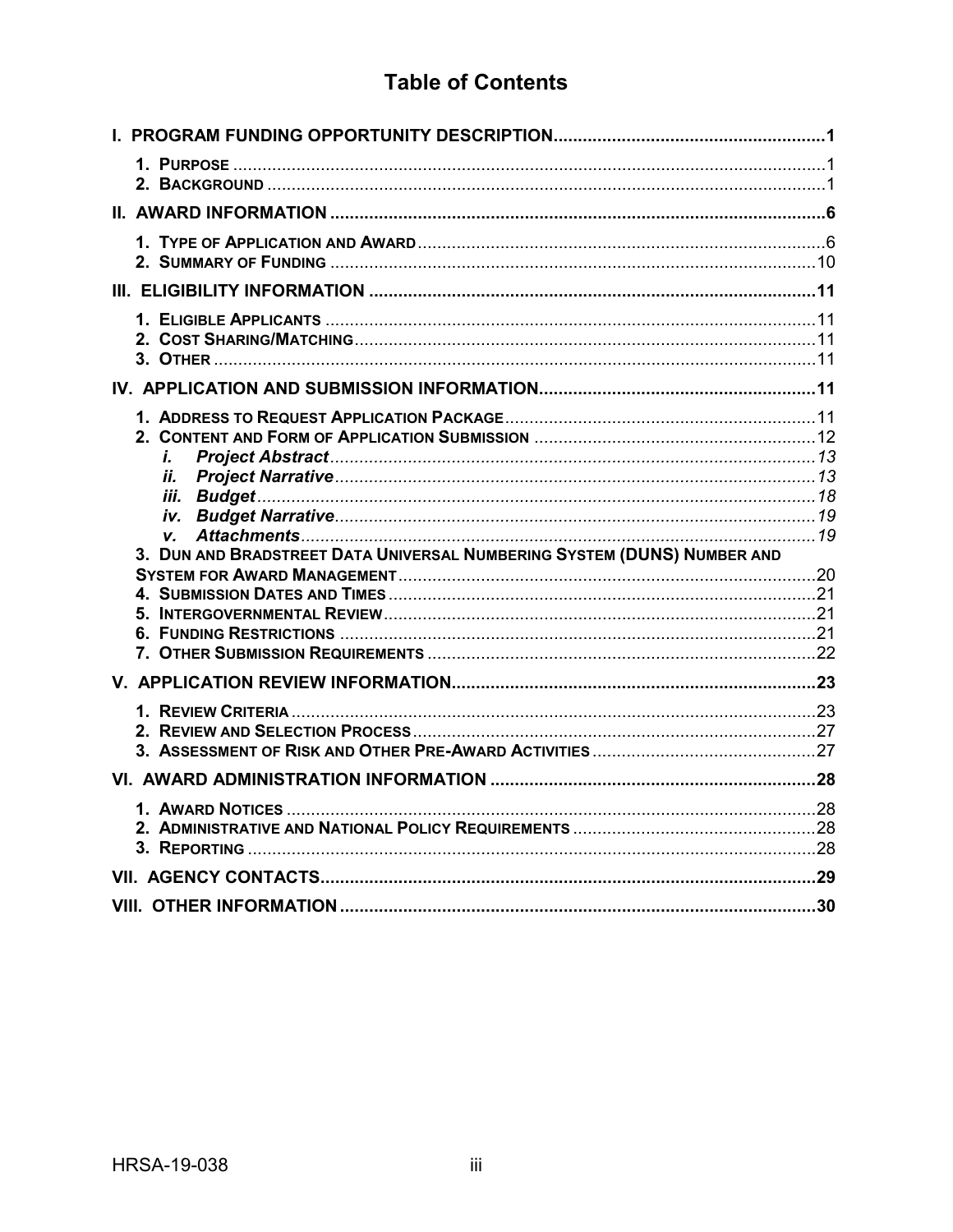# <span id="page-4-0"></span>**I. Program Funding Opportunity Description**

## <span id="page-4-1"></span>**1. Purpose**

This notice announces the opportunity to apply for funding for a new 3-year initiative entitled *Strengthening Systems of Care for People Living with HIV and Opioid Use Disorder*. The purpose of this initiative is to fund an estimated one (1) to four (4) entities, referred to as System Coordination Providers (SCPs), who will assist states in leveraging resources at federal, state, and local levels for people living with HIV (PLWH) and opioid use disorder (OUD). Specifically, the goal of this initiative is to strengthen system-level coordination and networks of care between the Ryan White HIV/AIDS Program (RWHAP) recipients and other federal, state and local entities funded to respond to the opioid epidemic to ensure PLWH and OUD have access to behavioral health (BH) care, treatment, and recovery services.

This will be accomplished by identifying new and expanded resources to treat persons with OUD, identifying new and existing partners in the system of care, and building and strengthening networks of care between the RWHAP and entities receiving OUDfocused resources. This initiative will strengthen and build upon existing systems of care and treatment that will maximize cross-sector collaboration across federal, state, and local partners in order to achieve improvements in the system-level coordination and leveraging of available resources for improving the health outcomes of PLWH and OUD.

While the intent of this initiative is to strengthen systems of care to address OUD, it is likely that increasing collaboration and integration among RWHAP recipients and entities receiving OUD funding may also enhance the system of care for other comorbid conditions for PLWH, such as hepatitis C virus (HCV) infection, sexually transmitted infections (STIs), and other BH disorders as well.

The SCP(s) awarded under this initiative will be responsible for implementing a systemwide assessment of OUD care and treatment, if none is available, and identifying the availability of resources at the federal, state, and local levels to combat the national opioid epidemic. The SCP(s) will assist RWHAP providers in leveraging the use of these resources for the care and treatment of OUD in PLWH, and should capitalize on what has already been done, if relevant. The SCP(s) will ultimately enhance the capacity of these organizations to capitalize on resources directed at addressing the opioid epidemic to improve BH treatments among PLWH and OUD.

## <span id="page-4-2"></span>**2. Background**

This initiative aligns with the U.S. Department of Health and Human Services (HHS) and HRSA's priorities in the implementation of a comprehensive national opioid strategy to combat the opioid epidemic through increasing cross-sector collaborations and strengthening the systems of OUD care, treatment and recovery services at the state, jurisdictional, and local levels for PLWH.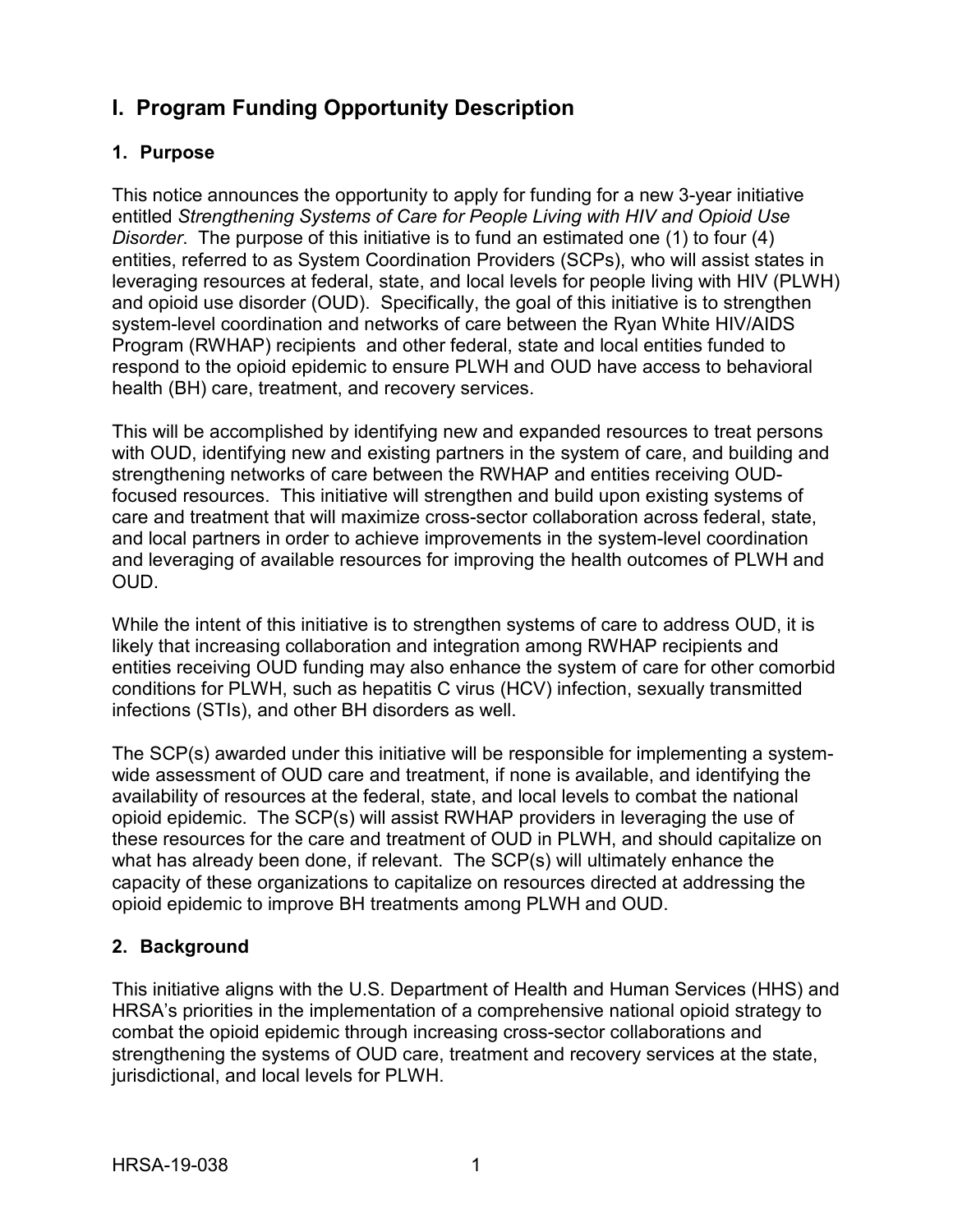HRSA has a number of investments targeting OUD and substance use disorder (SUD) across its bureaus and offices that applicants may be able to leverage. For more information on HHS' 5-Point Strategy to Combat the Opioid Crisis, and HRSA-supported opioid resources, technical assistance (TA), and training, visit: <https://www.hhs.gov/opioids/about-the-epidemic/hhs-response/index.html> and [https://www.hrsa.gov/opioids.](https://www.hrsa.gov/opioids)

The HRSA HIV/AIDS Bureau (HAB) Special Projects of National Significance (SPNS) Program is authorized by § 2691 of the Public Health Service Act (42 USC § 300ff-101), as amended by the Ryan White HIV/AIDS Treatment Extension Act of 2009 (P.L. 111- 87). The SPNS Program supports the development of innovative models of HIV care to quickly respond to the emerging needs of clients served by the RWHAP. The SPNS Program also evaluates the effectiveness of these models' design, implementation, utilization, cost, and health related outcomes, while promoting the dissemination and replication of successful models.

In 2017, the Ryan White HIV/AIDS Program (RWHAP) served 43,129 clients who reported the following initial HIV transmission risks: injection drug use (IDU), male-tomale sexual contact and injection drug use, and sexual contact and injection drug use (9.[1](#page-5-0) percent of all RWHAP clients).<sup>1</sup> From its HIV surveillance, the Centers for Disease Control and Prevention (CDC) has determined that SUD involving crack cocaine, methamphetamine, amyl nitrite, opioids, and heroin are closely associated with HIV and other sexually transmitted diseases, and that in PLWH, SUDs "can hasten disease progression, affect adherence to antiretroviral therapy (HIV medicine), and worsen the overall consequences of HIV infection."[2](#page-5-1)

PLWH and OUD have poorer HIV-related treatment outcomes than PLWH without OUD. $3$  Furthermore, PLWH have a higher incidence of mental health disorders than the general population. [4](#page-5-3) Untreated mental health conditions lead to non-adherence with HIV treatment and poor health outcomes. Therefore, addressing all BH needs, including OUD care and treatment, in PLWH is paramount in ensuring good health outcomes.

## **Key Definitions:**

For the purposes of this initiative, **system-level coordination** is defined as the integration of care systems at all levels, i.e.; state, jurisdictional and local levels.

<span id="page-5-0"></span> <sup>1</sup> Health Resources and Services Administration. *Ryan White HIV/AIDS Program Annual Client-Level Data Report*  2017. Published December 2018. Accessed December 20, 2018. Available at:

<https://hab.hrsa.gov/sites/default/files/hab/data/datareports/RWHAP-annual-client-level-data-report-2017.pdf> <sup>2</sup> CDC, HIV and Substance Use in the United States, viewable at:<https://www.cdc.gov/hiv/risk/substanceuse.html>

<span id="page-5-2"></span><span id="page-5-1"></span><sup>&</sup>lt;sup>3</sup> Altice FL, Bruce RD, Lucas GM, et al. HIV Treatment Outcomes Among HIV-Infected, Opioid-Dependent Patients Receiving Buprenorphine/Naloxone Treatment within HIV Clinical Care Settings: Results From a Multisite Study. *Journal of Acquired Immune Deficiency Syndromes (1999)*. 2011;56(Suppl 1):S22-S32.

<span id="page-5-3"></span><sup>&</sup>lt;sup>4</sup> National Institute of Mental Health: HIV/AIDS and Mental Health. Available at: <https://www.nimh.nih.gov/health/topics/hiv-aids/index.shtml>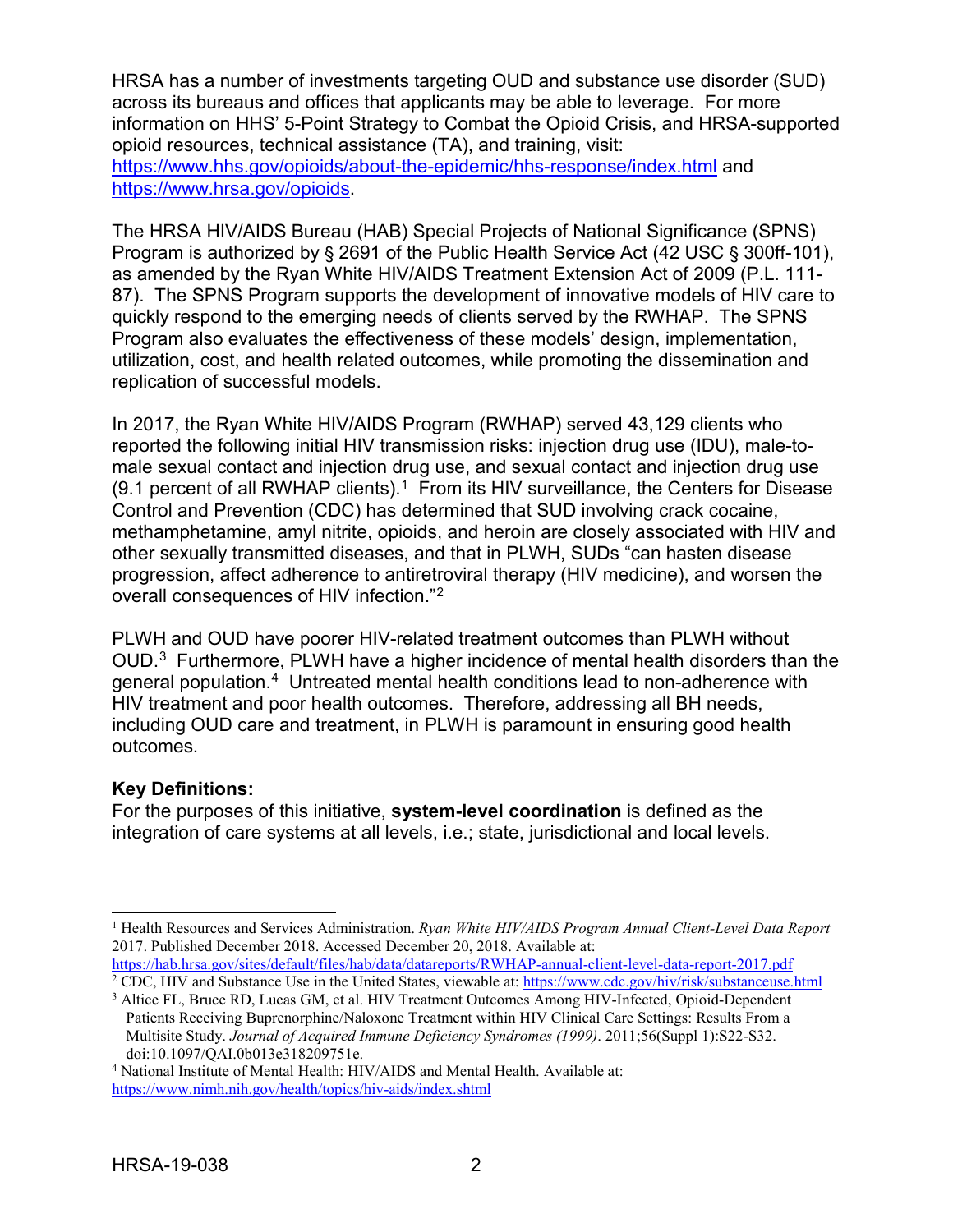**HIV care services** are defined as all of the HIV care and treatment services allowable through the RWHAP. For more information regarding RWHAP eligible services, refer to Policy Clarification Notice #16-02 *[Ryan White HIV/AIDS Program Services: Eligible](https://hab.hrsa.gov/sites/default/files/hab/program-grants-management/ServiceCategoryPCN_16-02Final.pdf)  [Individuals and Allowable Uses of Funds](https://hab.hrsa.gov/sites/default/files/hab/program-grants-management/ServiceCategoryPCN_16-02Final.pdf)*. [5](#page-6-0)

**Opioid Use Disorder (OUD)** is defined as a problematic pattern of opioid use that causes significant impairment or distress. A diagnosis is based on specific criteria such as unsuccessful efforts to cut down or control use, or use resulting in social problems and a failure to fulfill obligations at work, school, or home, among other criteria. OUD has also been referred to as "opioid abuse" or "opioid addiction."<sup>6</sup>

**Behavioral health (BH)** disorders refer to mental health disorders and SUDs that affect wellness. Behavioral health care is used to describe service systems that encompass screening, prevention, care, treatment, and recovery services for mental health disorders and SUDs<sup>[7](#page-6-2)</sup>, including OUD. This may include inpatient and outpatient treatment, such as psychiatric care, individual and group counseling, and medicationassisted treatments  $(MAT)^8$ , as well as harm reduction counseling, case management, care coordination, and other support services in promoting health and recovery.

## **National HIV/AIDS Strategy: Updated to 2020**

The National HIV/AIDS Strategy for the United States: Updated to 2020 (NHAS 2020) is a 5-year plan that details principles, priorities, and actions to guide the national response to the HIV epidemic. The RWHAP promotes robust advances and innovations in HIV health care using the National HIV/AIDS Strategy to end the epidemic as its framework. Therefore, to the extent possible, activities funded by RWHAP focus on addressing these four goals:

- 1) Reduce new HIV infections;
- 2) Increase access to care and improve health outcomes for PLWH;
- 3) Reduce HIV-related health disparities and health inequities; and
- 4) Achieve a more coordinated national response.

To achieve these shared goals, recipients should align their organization's efforts, within the parameters of the RWHAP statute and program guidance, to ensure that PLWH are linked to and retained in care, and have timely access to HIV treatment and the supports needed (e.g., mental health and SUD services) to achieve HIV viral suppression.

## **HIV Care Continuum**

Diagnosing PLWH, linking PLWH to HIV primary care, and PLWH achieving viral suppression are important public health steps toward ending the HIV epidemic in the U.S. The HIV care continuum has five main "steps" or stages that include: HIV

<span id="page-6-0"></span> <sup>5</sup> HIV/AIDS Bureau. Ryan White HIV/AIDS Program Services: Eligible Individuals and Allowable Uses of Funds. Policy Clarification Notice (PCN) #16-02. Available at: [https://hab.hrsa.gov/sites/default/files/hab/program-grants](https://hab.hrsa.gov/sites/default/files/hab/program-grants-management/ServiceCategoryPCN_16-02Final.pdf)[management/ServiceCategoryPCN\\_16-02Final.pdf](https://hab.hrsa.gov/sites/default/files/hab/program-grants-management/ServiceCategoryPCN_16-02Final.pdf)

<span id="page-6-1"></span><sup>6</sup> Centers for Disease Control and Prevention. Commonly Used Terms. Available at: <https://www.cdc.gov/drugoverdose/opioids/terms.html>

<span id="page-6-2"></span><sup>7</sup> Substance Abuse and Mental Health Services Administration (SAMHSA). Behavioral Health Treatments and Services. Available at[: https://www.samhsa.gov/treatment](https://www.samhsa.gov/treatment)

<span id="page-6-3"></span><sup>8</sup> SAMHSA. Medication-Assisted Treatment. Available at[: https://www.samhsa.gov/medication-assisted-treatment](https://www.samhsa.gov/medication-assisted-treatment)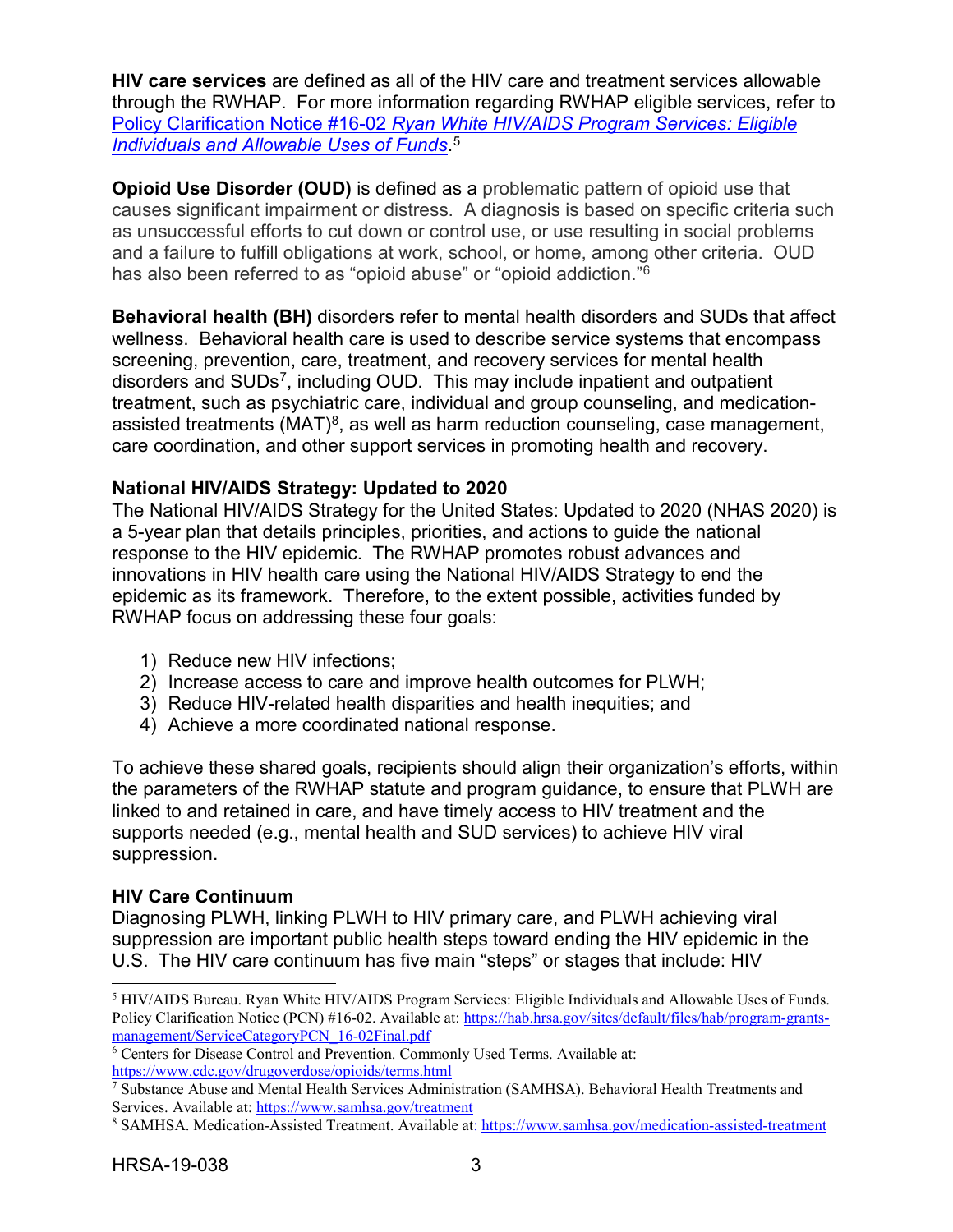diagnosis, linkage to care, retention in care, antiretroviral use, and viral suppression. The HIV care continuum provides a framework that depicts the series of stages a person with HIV engages in from initial diagnosis through their successful treatment with HIV medication. It shows the proportion of individuals living with HIV or individuals diagnosed with HIV who are engaged at each stage. The HIV care continuum allows recipients and planning groups to measure progress and to direct HIV resources most effectively.

RWHAP recipients are encouraged to assess the outcomes of their programs along this continuum of care. Recipients should work with their community and public health partners to improve outcomes across the HIV care continuum. HRSA encourages recipients to use the [performance measures](http://hab.hrsa.gov/deliverhivaidscare/habperformmeasures.html) developed for the RWHAP at their local level to assess the efficacy of their programs and to analyze and improve the gaps along the HIV care continuum.

According to recent data from the [2017 Ryan White Services Report \(RSR\),](https://hab.hrsa.gov/sites/default/files/hab/data/datareports/RWHAP-annual-client-level-data-report-2017.pdf) the RWHAP has made tremendous progress toward ending the HIV epidemic in the U. S. From 2010 to 2017, HIV viral suppression among RWHAP patients who have had one or more medical visits during the calendar year and at least one viral load with a result of <200 copies/mL reported, has increased from 69.5 percent to 85.9 percent; additionally, racial/ethnic, age-based, and regional disparities have decreased. [9](#page-7-0) These improved outcomes mean more PLWH in the U.S. will live near normal lifespans and have a reduced risk of transmitting HIV to others.<sup>[10](#page-7-1)</sup> Scientific advances have shown antiretroviral therapy (ART) preserves the health of PLWH and prevents sexual HIV transmission. This means that people who take ART daily, as prescribed, and achieve and maintain an undetectable viral load have effectively no risk of sexually transmitting the virus to an HIV-negative partner. Such findings underscore the importance of supporting effective interventions for linking PLWH into care, retaining them in care, and helping them adhere to their ART.

## **Integrated Data Sharing and Use**

HRSA and CDC's Division of HIV/AIDS Prevention support integrated data sharing, analysis, and utilization for the purposes of program planning, needs assessments, unmet need estimates, reporting, quality improvement, the development of your HIV care continuum, and public health action. HRSA strongly encourages RWHAP recipients to:

• Follow the principles and standards in the [Data Security and Confidentiality](http://www.cdc.gov/nchhstp/programintegration/docs/pcsidatasecurityguidelines.pdf)  [Guidelines for HIV, Viral](http://www.cdc.gov/nchhstp/programintegration/docs/pcsidatasecurityguidelines.pdf) [Hepatitis, Sexually Transmitted Disease, and](http://www.cdc.gov/nchhstp/programintegration/docs/pcsidatasecurityguidelines.pdf)  [Tuberculosis Programs: Standards to Facilitate](http://www.cdc.gov/nchhstp/programintegration/docs/pcsidatasecurityguidelines.pdf) [Sharing and Use of](http://www.cdc.gov/nchhstp/programintegration/docs/pcsidatasecurityguidelines.pdf)  [Surveillance Data for Public Health Action.](http://www.cdc.gov/nchhstp/programintegration/docs/pcsidatasecurityguidelines.pdf)

<span id="page-7-0"></span> <sup>9</sup> Health Resources and Services Administration. *Ryan White HIV/AIDS Program Annual Client-Level Data Report*  2017. Published December 2018. Accessed December 20, 2018. Available at:

<span id="page-7-1"></span><https://hab.hrsa.gov/sites/default/files/hab/data/datareports/RWHAP-annual-client-level-data-report-2017.pdf> <sup>10</sup> National Institute of Allergy and Infectious Disease (NIAID). Preventing Sexual Transmission of HIV with Anti-HIV Drugs. In: [ClinicalTrials.gov](http://clinicaltrials.gov/) [Internet]. Bethesda (MD): National Library of Medicine (US). 2000- [cited 2016 Mar 29]. Available from[: https://clinicaltrials.gov/](https://clinicaltrials.gov/) NCT00074581 NLM Identifier: NCT00074581.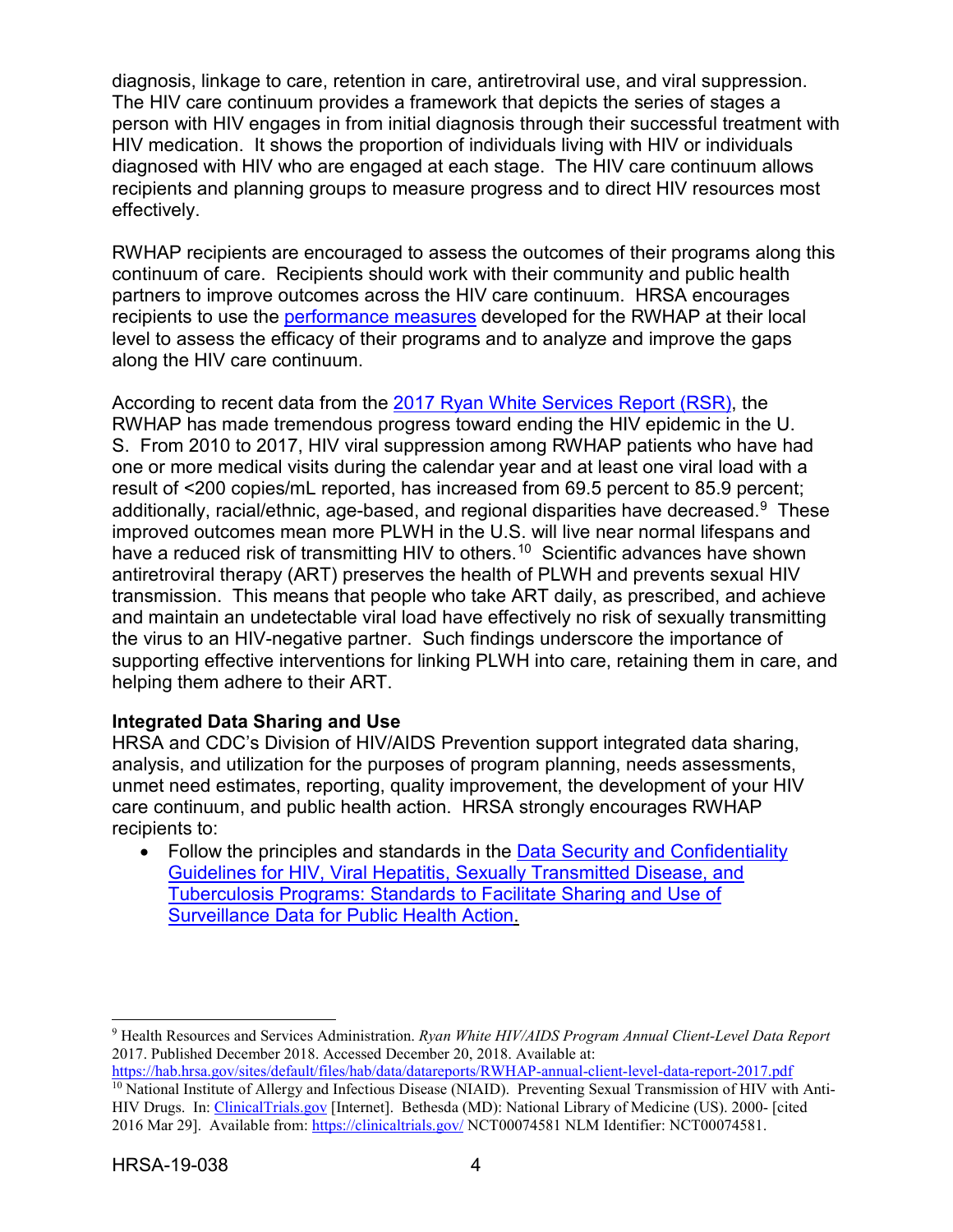• Establish data sharing agreements between surveillance and HIV programs to ensure clarity about the process and purpose of the data sharing and utilization.

Integrated HIV data sharing, analysis, and utilization approaches by state and territorial health departments can help further progress toward reaching the NHAS 2020 goals and improve outcomes on the HIV care continuum.

To benefit fully from integrated data sharing, analysis, and utilization, HRSA strongly encourages complete CD4/viral load (VL) reporting to the state and territorial health departments' HIV surveillance systems. CD4 and VL data can be used to identify cases, stage HIV disease at diagnosis, and monitor disease progression. These data can also be used to evaluate HIV testing and prevention efforts, determine entry into care and retention in care, measure viral suppression, and assess unmet health care needs. Analyses at the national level to monitor progress against HIV can only occur if all HIV-related CD4 and VL test results are reported by all jurisdictions. CDC requires that all CD4 results (counts and percentages) and all VL results (undetectable and specific values) be reported to the National HIV Surveillance System (NHSS). Where laws, regulations, or policies are not aligned with these recommendations, states/territories should consider strategies to best implement these recommendations within current parameters or consider steps to resolve conflicts with these recommendations. In addition, NHSS also requires reporting HIV-1 nucleotide sequences from genotypic resistance testing to monitor prevalence of all antiretroviral drug resistance and HIV genetic diversity subtypes and transmission patterns.

## **Special Projects of National Significance (SPNS) Program**

Through its SPNS Program, HRSA's HAB funds demonstration project initiatives focused on the development of effective interventions to quickly respond to emerging needs of PLWH receiving assistance under the RWHAP. Through these demonstration projects, SPNS evaluates the design, implementation, utilization, cost, and health related outcomes of innovative treatment models, while promoting dissemination, replication and uptake of successful interventions. SPNS findings have demonstrated promising new approaches to linking and retaining into care underserved and marginalized populations living with HIV. All RWHAP recipients are encouraged to review and integrate a variety of SPNS evidence-informed tools within their HIV system of care in accordance with the allowable service categories defined in [PCN 16-02 Ryan](https://hab.hrsa.gov/sites/default/files/hab/program-grants-management/ServiceCategoryPCN_16-02Final.pdf)  [White HIV/AIDS Program Services: Eligible Individuals and Allowable Uses of Funds](https://hab.hrsa.gov/sites/default/files/hab/program-grants-management/ServiceCategoryPCN_16-02Final.pdf) as resources permit. SPNS related tools can be found at the following locations:

• **Integrating HIV Innovative Practices (IHIP)** (https://targethiv.org/IHIP)

Resources on the IHIP website include easy-to-use training manuals, curricula, case studies, pocket guides, monographs, and handbooks, as well as informational handouts and infographics about SPNS generally. IHIP also hosts TA training webinars designed to provide a more interactive experience with experts, and a TA help desk exists for you to submit additional questions and share your own lessons learned.

• **Replication Resources from the SPNS Systems Linkages and Access to Care**  (https://targethiv.org/library/replication-resources-spns-systems-linkages-andaccess-care)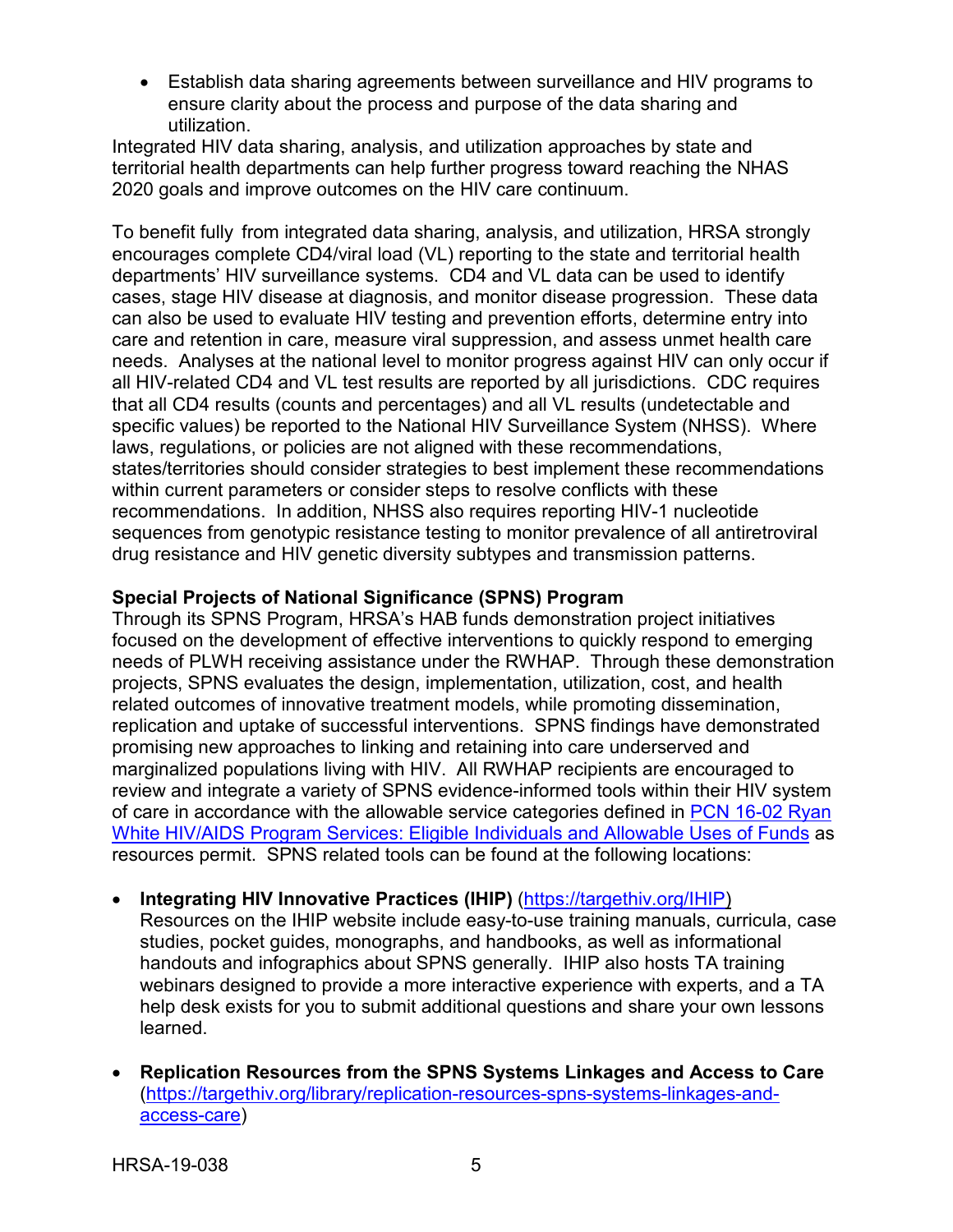There are intervention manuals for patient navigation, care coordination, state bridge counselors, data to care, and other interventions developed for use at the state and regional levels to address specific HIV care continuum outcomes among hard-toreach populations living with HIV.

#### • **Dissemination of Evidence Informed Interventions** [\(https://nextlevel.careacttarget.org/\)](https://nextlevel.careacttarget.org/)

The Dissemination of Evidence-Informed Interventions initiative runs from 2015- 2020 and disseminates four adapted linkage and retention interventions from prior SPNS and the Secretary's Minority AIDS Initiative Fund (SMAIF) initiatives to improve health outcomes along the HIV care continuum. The end goal of the initiative is to produce four evidence-informed Care And Treatment Interventions (CATIs) that are replicable, cost-effective, capable of producing optimal HIV care continuum outcomes, and easily adaptable to the changing healthcare environment. Manuals are currently available at the link provided and will be updated on an ongoing basis.

### • **HRSA Telehealth Program**

Telehealth can be an important tool for delivering services and resources to HRSA's target populations. Telehealth technologies can help improve access to quality health care and may be especially critical in remote areas and settings, such as correctional facilities, that lack sufficient health care services, including specialty behavioral health care.

Telehealth activities include supporting distance learning and workforce development. HRSA's Telehealth Resource Center program provides expert and customizable telehealth technical assistance across the country for organizations and health care providers who serve rural and medically underserved areas and populations. Refer to<https://www.telehealthresourcecenter.org/> for more information on HRSA's Telehealth Resource Center Program. Refer to <https://www.hrsa.gov/rural-health/telehealth/index.html> for specific language and resources to incorporate into the application.

## <span id="page-9-0"></span>**II. Award Information**

## <span id="page-9-1"></span>**1. Type of Application and Award**

Type of applications sought: **New**

HRSA will provide funding in the form of a cooperative agreement. A cooperative agreement is a financial assistance mechanism where substantial involvement is anticipated between HRSA and the recipient during performance of the contemplated project.

#### **HRSA Program involvement will include**:

• Providing the services of experienced HRSA personnel as participants in the planning, development, management and technical performance of all phases of the project;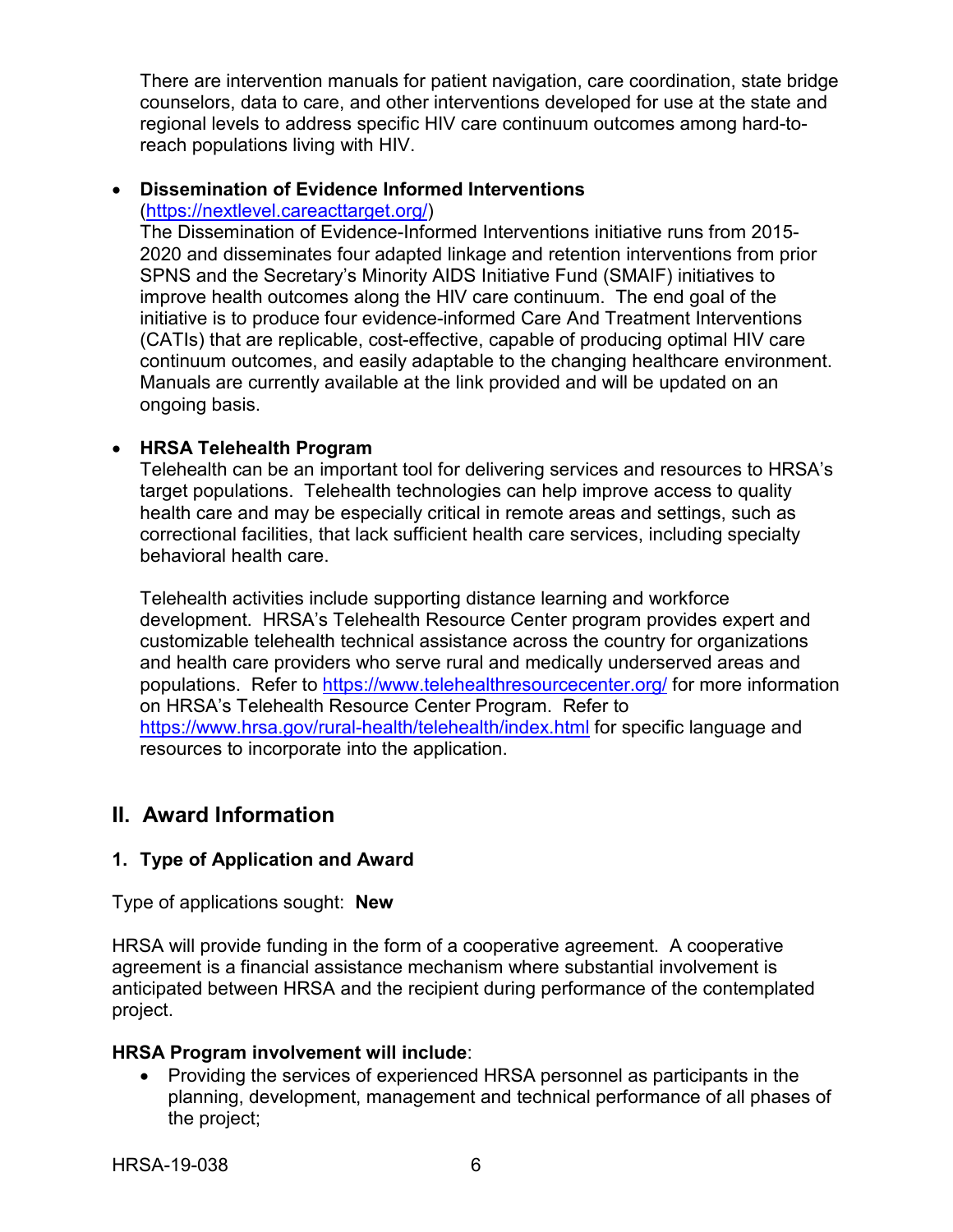- Participating in the coordination of partnerships and communication with other federal agencies' personnel;
- Providing ongoing review of documents, activities, procedures, evaluative measures, and tools to be established and implemented for accomplishing the goals of the cooperative agreement, including project information prior to dissemination;
- Participating in conference calls, meetings, and site visits to be conducted during the period of the cooperative agreement as appropriate and available;
- Providing information, resources, and facilitating partnerships with other RWHAP recipients and stakeholders; and
- Participating in the dissemination of project findings, best practices, and lessons learned.

## **The cooperative agreement recipient's responsibilities will include:**

- Identifying key stakeholders, partners and decision makers and convening meetings with them to assess what work is being done to address the opioid epidemic that can benefit PLWH and OUD;
- Developing a landscape analysis and needs assessment for OUD treatment in each of the states using available data, and existing data analyses and assessments as appropriate, that can be leveraged for PLWH and OUD;
- Determining the structure of the systems of care, including existing treatment and referral networks for OUD and HIV on a state-wide level, and how the systems interact and overlap, including successful models of integration and collaboration;
- Understanding and mapping the frameworks that states and other funded entities are using in response to the opioid epidemic, e.g., prevention of OUD/opioidrelated deaths; evidence-based treatment, crisis and recovery services etc. using existing information as appropriate;
- Documenting areas where HIV and OUD systems of care and cross-sector collaborations can be strengthened;
- Identifying and utilizing appropriate data sources to monitor programmatic impact;
- Analyzing barriers to accessing care and gaps in HIV and OUD system coordination, such as BH provider shortages, lack of OUD care and treatment sites, unfamiliarity with resources available, lack of communication between key stakeholders, insufficient data or lack of data sharing among BH and other health care providers (within parameters of 42 CFR 2), and state or local laws or policies that limit access to care or coordination of resources;
- Developing a framework to engage stakeholders in system-level coordination of OUD resources to improve access to OUD care and treatment for PLWH;
- Engaging key stakeholders, partners, and decision makers in establishing mechanisms to increase communication and system-level coordination of resources to expand and strengthen the system of OUD care for PLWH;
- Assisting states in leveraging new and existing OUD resources for PLWH;
- Identifying strategies to overcome barriers impeding access to OUD care and treatment for PLWH;
- Fostering the integration of HIV and OUD and BH care and treatment;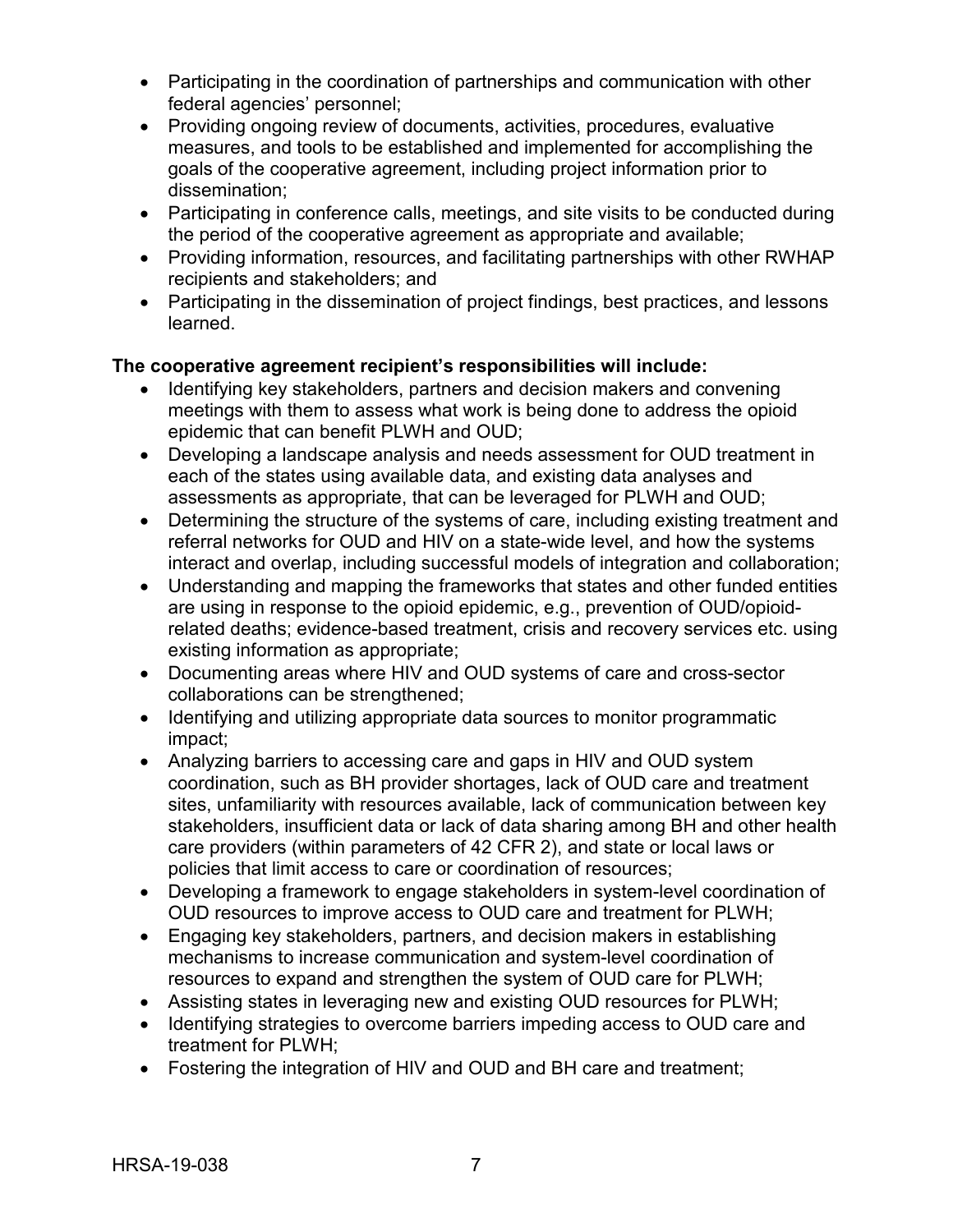- Evaluating the programmatic impact on the system as a result of leveraging resources to enhance OUD/BH screening, access, care, and treatment for PLWH;
- Documenting resources and models of increased system-level capacity for PLWH and OUD at the state, jurisdiction and local levels;
- Developing dissemination products across the RWHAP related to enhanced coordination of OUD and BH care and treatment networks for PLWH; and coordinating with TA providers in the states to build and strengthen capacity between OUD programs (such as harm reduction, telehealth, MAT, and Syringe Services Program (SSP) providers) and RWHAP recipients and subrecipients.

The SCP cooperative agreement recipient(s) will collaborate and partner with respective federal, state and local entities to leverage and coordinate resources available within jurisdictions to fight the opioid epidemic to achieve the following three (3) goals:

### **1) Assess and increase system-level capacity to provide comprehensive screening, care and treatment for PLWH and OUD**

Starting in Year 1 and throughout the period of performance, the SCP(s) will assess, build, and cultivate partnerships to leverage the resources to enhance the systems of care for PLWH and OUD at the state, jurisdiction, and local levels. The SCP(s)' responsibilities shall include, but are not limited to, the following activities:

- Assist in identifying, assessing, coordinating, and leveraging resources, including data, on behalf of the RWHAP recipients.
- Establish coordination of stakeholders:
	- o Convene meetings to facilitate information exchange among stakeholder organizations at the federal, state and local levels, including RWHAP and behavioral health organizations providing services to people living with OUD;
	- $\circ$  Gather and synthesize policy issues that may act as barriers or impediments in the care and treatment of PLWH and OUD; and
	- o Develop and implement strategies and solutions to address identified issues that affect the delivery of care and treatment to PLWH and OUD.
- Increase jurisdictional capacity to provide access to comprehensive screening, care, and treatment of HIV and OUD (including with MAT and SSP providers) for PLWH and OUD:
	- $\circ$  Develop and implement strategies to improve communication and partnerships among OUD-funded entities and RWHAP recipients and subrecipients;
	- o Develop strategies for enhancing the capacity of the RWHAP recipients for leveraging new and existing BH resources to facilitate access to OUD care, treatment, and recovery services for PLWH and OUD;
	- $\circ$  Strengthen referral networks of OUD services for PLWH and OUD; and
	- $\circ$  Strengthen system-level coordination of BH care including OUD treatment for PLWH.

### **2) Evaluate the system-level programmatic impact of leveraging resources in treating PLWH and OUD**

Starting in Year 1 at baseline during the needs assessment and at follow-up throughout Years 2 and 3, the SCP(s) will track and evaluate the system-wide impact on the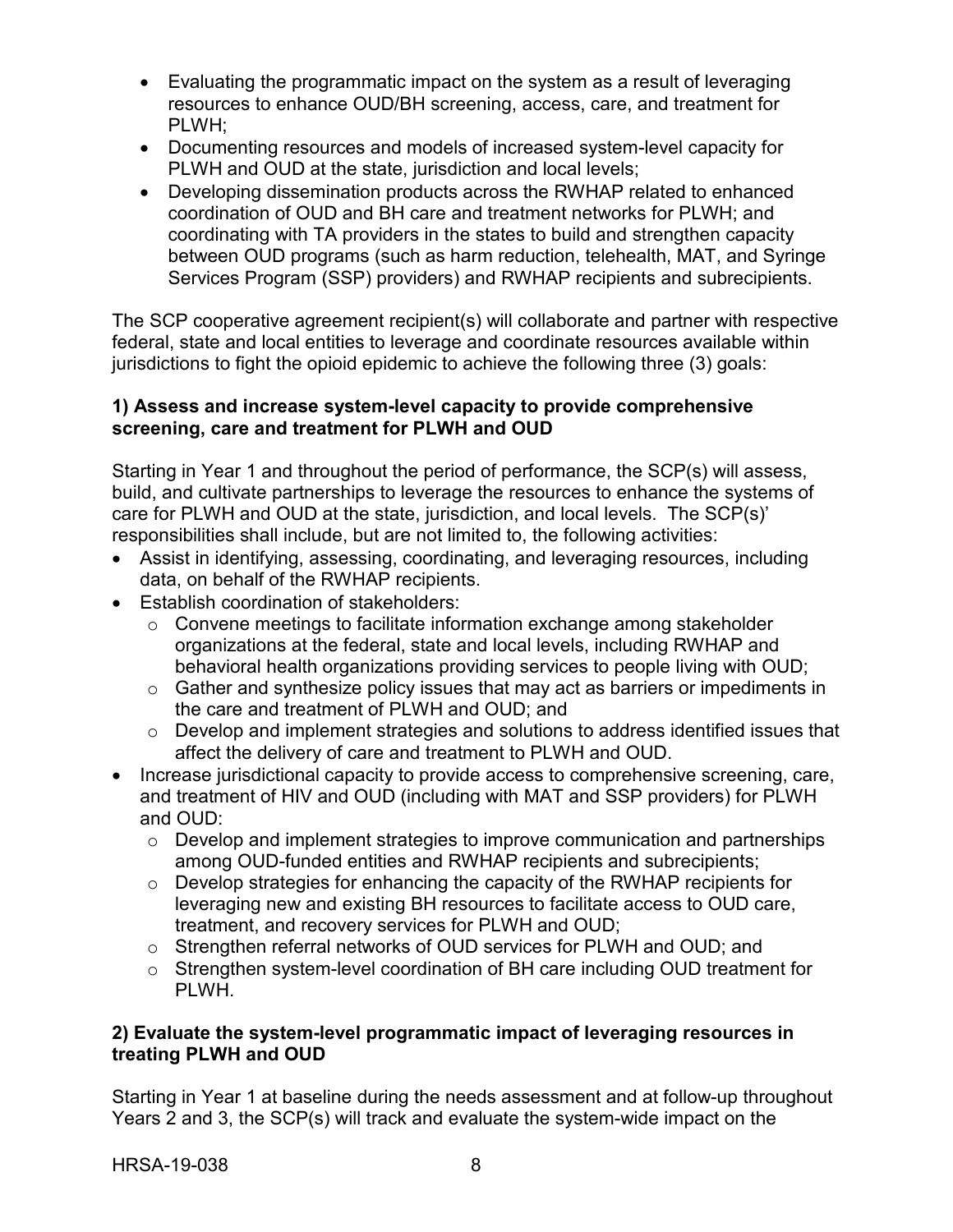delivery of care and treatment for PLWH and OUD within the respective states. These may include assessments in the effectiveness of system-level collaboration and partnerships, as well as leveraging of available resources at the federal, state and local levels. The evaluation must include process measures such as the referrals, services received, and utilization of OUD care and treatment resources among PLWH and OUD. The evaluation must also include immediate outcomes such as the numbers of contacts; partnerships; system-level coordination among RWHAP recipients and subrecipients and OUD providers and stakeholders; networks of HIV primary and OUD care; enhanced HIV and OUD care coordination; integrated HIV/OUD care and treatment facilities; and other system-level outcomes. Secondary outcomes such as increases in HCV or STI screenings, referrals, care, and treatment may also be measured.

As a result of this initiative, HRSA anticipates the following long-term outcomes:

- Improvements along the HIV care continuum due to strengthened systems of OUD care and treatment for PLWH, including increased:
	- o Linkage to HIV Care
	- o Retention in HIV Care
	- o Viral Suppression
- Improvement of OUD treatment outcomes for PLWH:
	- o Increased screening for OUD
	- o Increased linkage to OUD care, treatment, and recovery services
	- o Decrease in opioid-related overdose deaths
	- o Decrease in incarceration for drug-related charges
	- o Lower number of PLWH actively using opioids

#### **3) Identify and coordinate provision of TA to RWHAP recipients and subrecipients to leverage and integrate HIV and OUD/BH care, and expand access to OUD, treatment, and recovery services for PLWH.**

By Year 3, the SCP(s) will document and disseminate models of increased system-level capacity at the state, jurisdiction and local levels. The SCP will lead the development of and coordinate the dissemination of products, including manuals and toolkits related to best practices and lessons learned on how to coordinate and enhance OUD and BH partnerships and systems of care for PLWH across the RWHAP.

The SCP will convene collaborative work groups to address clinical focus areas or subpopulations that require increased attention. These work groups will consist of key providers, stakeholders and representation from the RWHAP AIDS Education and Training Centers (AETC) Program (including National and Regional AETCs) within their respective states to promote continued strengthening of, and collaboration between, systems of care, and develop and disseminate products of effective partnership strategies throughout their states and local jurisdictions.

The SCP(s) should work with AETCs and other TA providers in the states to build capacity, coordinate, and leveraging OUD/BH system resources to provide TA to RWHAP recipients, subrecipients, and other stakeholders. The SCP(s) will coordinate TA activities to include the RWHAP AETC Program, Federal Office of Rural Health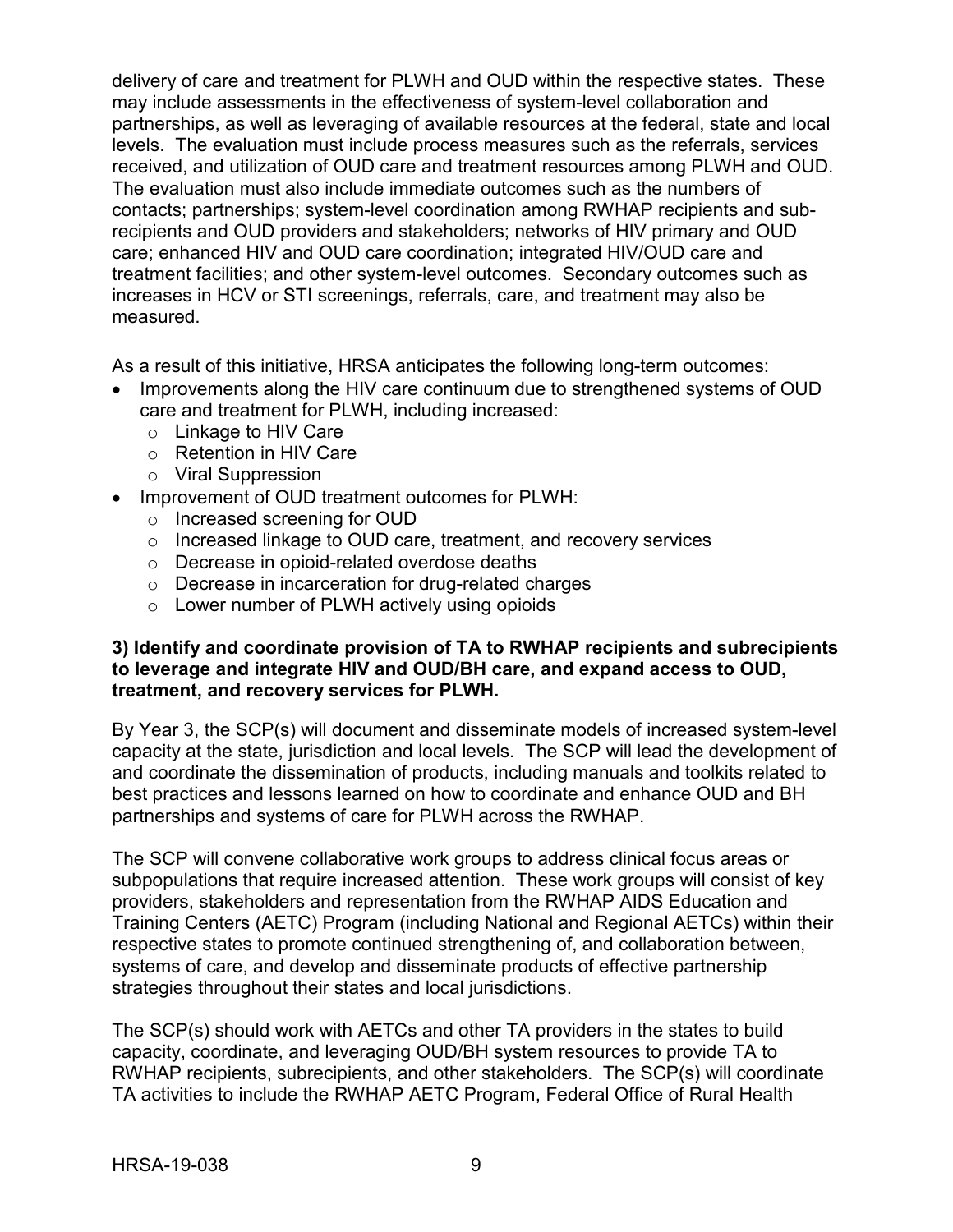Policy (FORHP) Telehealth Resource Centers (TRC),<sup>[11](#page-13-1)</sup> SAMHSA's Addiction Technology Transfer Center (ATTC) networks, [12](#page-13-2) and other TA supports as resources for RWHAP trainings.

## <span id="page-13-0"></span>**2. Summary of Funding**

HRSA expects approximately \$3,500,000 to be available annually to fund an estimated one (1) to four (4) cooperative agreement recipients. The number of recipients will be contingent upon ensuring sufficient coverage of up to 15 states. You may apply for a ceiling amount up to \$3,500,000 total cost (includes both direct and indirect, facilities and administrative costs) per year. Funding request levels should be commensurate with the number of states, anticipated reach, and the scope and complexity of systemlevel coordination proposed for PLWH and OUD.

The SCP applicant will select *at least 5 states, but no more than 15 states* that are in the geographical area(s) chosen by the applicant. The states in the identified geographical area(s) do not need to be contiguous. To maximize impact of this initiative, HRSA intends to have up to 15 total states covered by SCP award recipient(s). If you request the ceiling amount of \$3,500,000, your proposal should include 15 states. However, if you propose less than 15 states, your budget should reflect the commensurate level of scope and effort accordingly.

As per Objective Review Committee (ORC) recommendations, HRSA will determine the final funding amount of the award to successful applicant(s). HRSA will also ensure during the pre-award phase that no duplication of states will exist, in case more than one SCPs recommended by the ORC propose the same states. HRSA intends to ensure adequate geographic coverage and broad reach among the funded SCPs. In the case of duplication of states, applicants recommended for award by the ORC may be asked to reduce the number of states proposed and their budget accordingly.

The period of performance is September 1, 2019 through August 31, 2022 (3 years). Funding beyond the first year is subject to the availability of appropriated funds for the *Strengthening Systems of Care for People Living with HIV and Opioid Use Disorder* initiative in subsequent fiscal years, satisfactory recipient performance, and a decision that continued funding is in the best interest of the Federal Government.

As needed, HRSA may reduce recipient funding levels beyond the first year if the cooperative agreement recipient/s are unable to succeed in achieving the goals, objectives, and activities listed in their application.

All HRSA awards are subject to the Uniform Administrative Requirements, Cost Principles and Audit Requirements at [45 CFR part 75.](http://www.ecfr.gov/cgi-bin/retrieveECFR?gp=1&SID=4d52364ec83fab994c665943dadf9cf7&ty=HTML&h=L&r=PART&n=pt45.1.75)

<span id="page-13-1"></span><sup>&</sup>lt;sup>11</sup> National Consortium of Telehealth Resource Centers. Available at:<https://www.telehealthresourcecenter.org/>

<span id="page-13-2"></span><sup>&</sup>lt;sup>12</sup> SAMHSA Addiction Technology Transfer Center. Available at:<http://attcnetwork.org/home/>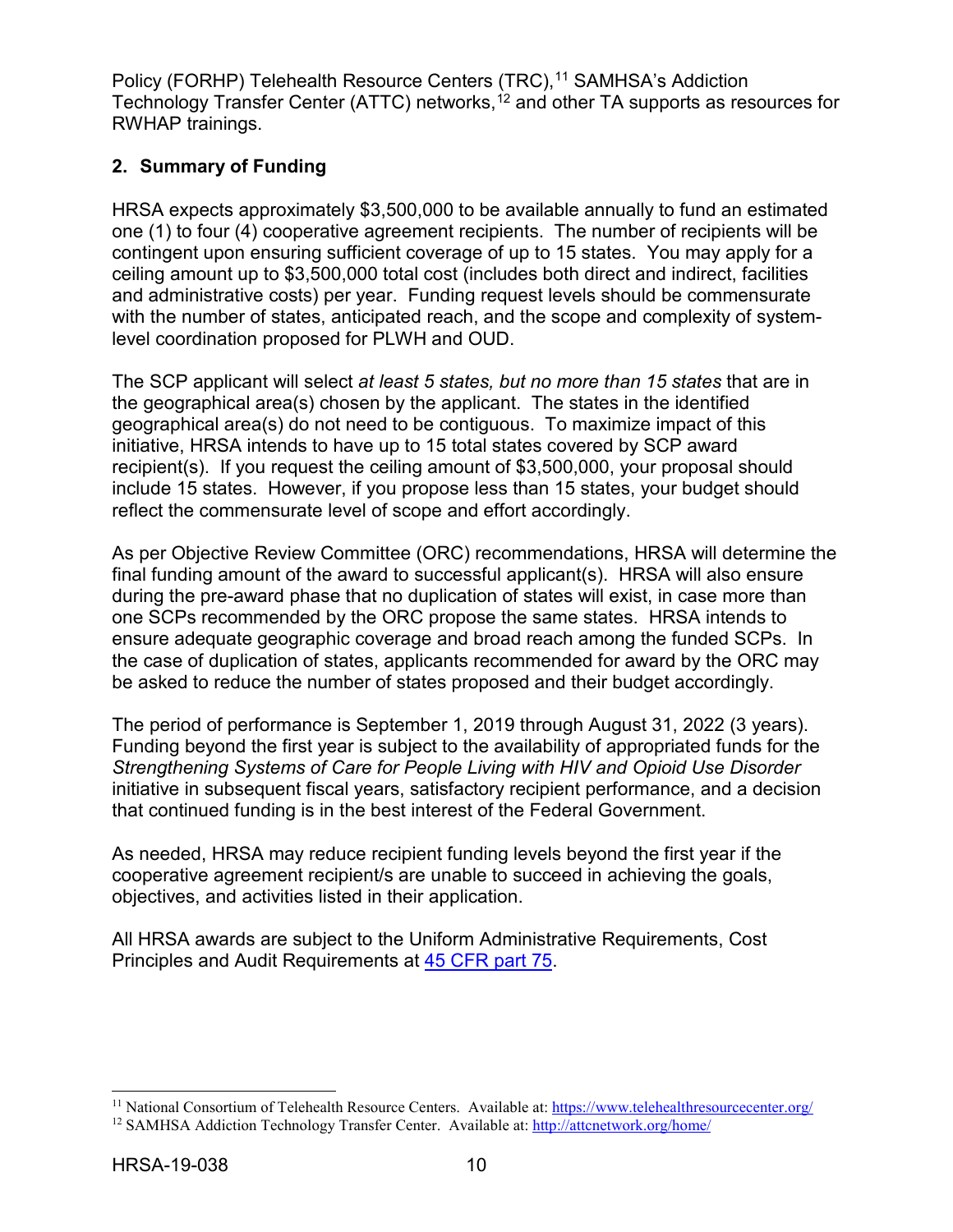## <span id="page-14-1"></span>**III. Eligibility Information**

## <span id="page-14-0"></span>**1. Eligible Applicants**

Entities eligible for funding under Parts A – D of Title XXVI of the Public Health Service Act as amended by the Ryan White HIV/AIDS Treatment Extension Act of 2009, including public health departments and institutions of higher education, state and local governments, nonprofit organizations, faith-based and community-based organizations, tribes and tribal organizations are eligible to apply.

## <span id="page-14-2"></span>**2. Cost Sharing/Matching**

Cost sharing/matching is not required for this program.

## <span id="page-14-3"></span>**3. Other**

HRSA will consider any application that exceeds the ceiling amount non-responsive and will not consider it for funding under this notice.

HRSA will consider any application that fails to satisfy the deadline requirements referenced in *Section IV.4* non-responsive and will not consider it for funding under this notice.

NOTE: Multiple applications from an organization are not allowable.

If for any reason (including submitting to the wrong funding opportunity number or making corrections/updates) an application is submitted more than once prior to the application due date, HRSA will only accept your **last** validated electronic submission, under the correct funding opportunity number, prior to the Grants.gov application due date as the final and only acceptable application.

## <span id="page-14-4"></span>**IV. Application and Submission Information**

## <span id="page-14-5"></span>**1. Address to Request Application Package**

HRSA *requires* you to apply electronically. HRSA encourages you to apply through [Grants.gov](https://www.grants.gov/) using the SF-424 workspace application package associated with this NOFO following the directions provided at [http://www.grants.gov/applicants/apply-for](http://www.grants.gov/applicants/apply-for-grants.html)[grants.html.](http://www.grants.gov/applicants/apply-for-grants.html)

If you are reading this notice of funding opportunity (NOFO) (also known as "Instructions" on Grants.gov) and reviewing or preparing the workspace application package, you will automatically be notified in the event HRSA changes and/or republishes the NOFO on Grants.gov before its closing date. Responding to an earlier version of a modified notice may result in a less competitive or ineligible application. *Please note you are ultimately responsible for reviewing the [For Applicants](https://www.grants.gov/web/grants/applicants.html) page for all information relevant to desired opportunities.*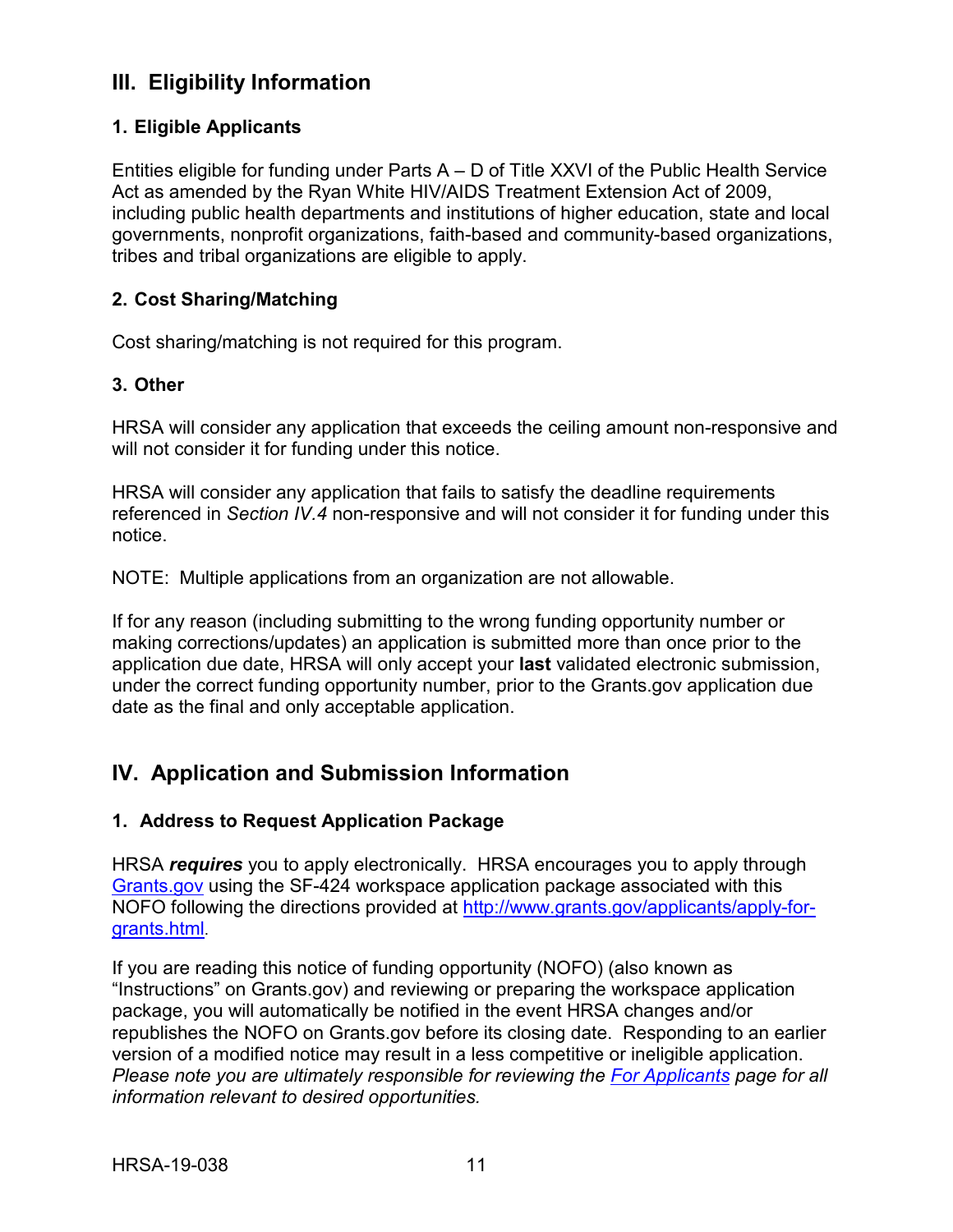## <span id="page-15-0"></span>**2. Content and Form of Application Submission**

Section 4 of HRSA's *SF-424 [Application Guide](http://www.hrsa.gov/grants/apply/applicationguide/sf424guide.pdf)* provides instructions for the budget, budget narrative, staffing plan and personnel requirements, assurances, certifications, and abstract. You must submit the information outlined in the Application Guide in addition to the program-specific information below. You are responsible for reading and complying with the instructions included in HRSA's *SF-424 [Application Guide](http://www.hrsa.gov/grants/apply/applicationguide/sf424guide.pdf)* except where instructed in the NOFO to do otherwise. You must submit the application in the English language and in the terms of U.S. dollars (45 CFR § 75.111(a)).

See Section 8.5 of the *Application Guide* for the Application Completeness Checklist.

### **Application Page Limit**

The total size of all uploaded files may not exceed the equivalent of **80 pages** when printed by HRSA. The page limit includes the abstract, project and budget narratives, attachments, and letters of commitment and support required in the *Application Guide* and this NOFO. Standard OMB-approved forms that are included in the workspace application package do not count in the page limit. Indirect Cost Rate Agreement and proof of non-profit status (if applicable) do not count in the page limit. **We strongly urge you to take appropriate measures to ensure your application does not exceed the specified page limit.**

**Applications must be complete, within the specified page limit, and validated by Grants.gov under the correct funding opportunity number prior to the deadline to be considered under this notice.**

#### **Debarment, Suspension, Ineligibility, and Voluntary Exclusion Certification**

- 1) The prospective recipient certifies, by submission of this proposal, that neither it nor its principals is presently debarred, suspended, proposed for debarment, declared ineligible, or voluntarily excluded from participation in this transaction by any federal department or agency.
- 2) Failure to make required disclosures can result in any of the remedies described in 45 CFR § 75.371, including suspension or debarment. (See also 2 CFR parts 180 and 376, and 31 U.S.C. 3321).
- 3) Where the prospective recipient is unable to attest to the statements in this certification, an explanation shall be included in **Attachment 8** Other Relevant Documents.

See Section 4.1 viii of HRSA's *SF-424 [Application Guide](http://www.hrsa.gov/grants/apply/applicationguide/sf424guide.pdf)* for additional information on all certifications.

## **Program-Specific Instructions**

In addition to application requirements and instructions in Section 4 of HRSA's *[SF-424](http://www.hrsa.gov/grants/apply/applicationguide/sf424guide.pdf) [Application Guide](http://www.hrsa.gov/grants/apply/applicationguide/sf424guide.pdf)* (including the budget, budget narrative, staffing plan and personnel requirements, assurances, certifications, and abstract), include the following: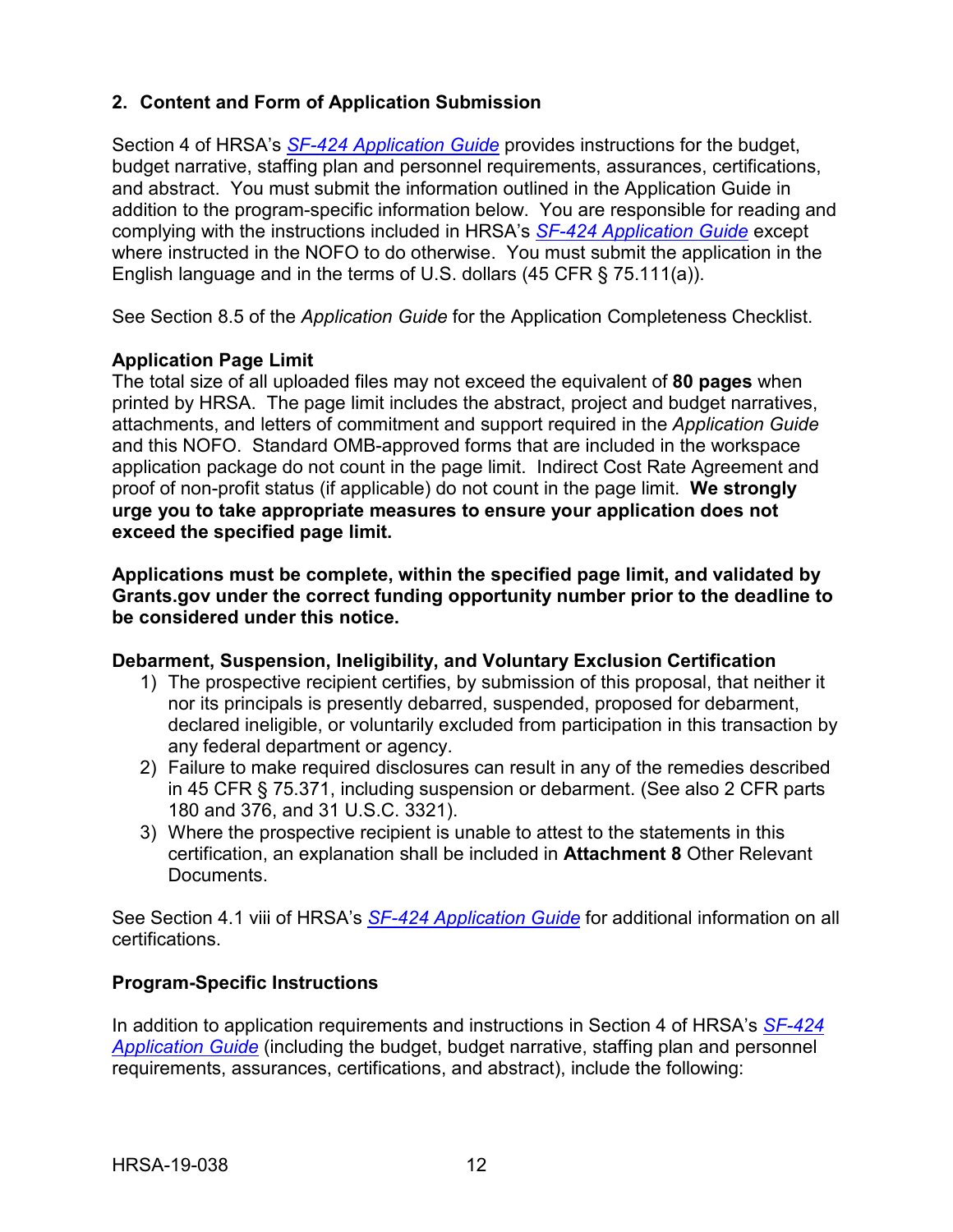## <span id="page-16-0"></span>*i. Project Abstract*

See Section 4.1.ix of HRSA's *SF-424 [Application Guide.](http://www.hrsa.gov/grants/apply/applicationguide/sf424guide.pdf)*

#### <span id="page-16-1"></span>*ii. Project Narrative*

This section provides a comprehensive framework and description of all aspects of the proposed project. It should be succinct, self-explanatory, consistent with forms and attachments, and well organized so that reviewers can understand the proposed project.

Successful applications will contain the information below. Please use the following section headers for the narrative:

- *INTRODUCTION -- Corresponds to Section V's Review Criterion #1 (Need)* Provide the purpose and description of the proposed project. Include a brief description of any external partners who will help meet the goals of the project.
- *NEEDS ASSESSMENT -- Corresponds to Section V's Review Criterion #1 (Need)* Describe and document the target population, PLWH and OUD, and their unmet health needs, including the screening, care, and treatment of OUDs in this population. Use and cite demographic and epidemiologic data whenever possible to support the information provided.

You must select *at least 5 states and no more than 15 states* to engage with throughout this project to implement system-level collaborations and integration coordination of opioid resources for the provision of care and treatment of PLWH and OUD at the state, jurisdictional, and local levels within those states. In order to ensure maximum impact of this project, the states in the identified geographical area(s) do not need to be contiguous.

Describe the needs of the proposed states as they pertain to the opioid epidemic for PLWH, utilizing the most recent available relevant local and/or national data and published research, including data and indicators from the vulnerable counties and jurisdictions experiencing or at-risk of HIV/HCV outbreaks, [13](#page-16-2) if applicable. This section will help reviewers understand the population, community and/or organizations that you will serve with the proposed project.

Describe the process you will use to analyze existing needs assessments in accessing OUD care and treatment for PLWH in the proposed states. Existing assessments that have been conducted in that area (e.g., by RWHAP Part A Planning Councils or planning bodies funded by FORHP or SAMHSA) should be used if sufficient information pertaining to PLWH and OUD is included. If existing needs assessments are insufficient in identifying gaps and barriers to OUD care, treatment, and recovery services for PLWH, describe the process you will use to supplement your findings.

<span id="page-16-2"></span><sup>&</sup>lt;sup>13</sup> Centers for Disease Control and Prevention. Vulnerable Counties and Jurisdictions Experiencing or At-Risk of Outbreaks. Available at:<https://www.cdc.gov/pwid/vulnerable-counties-data.html>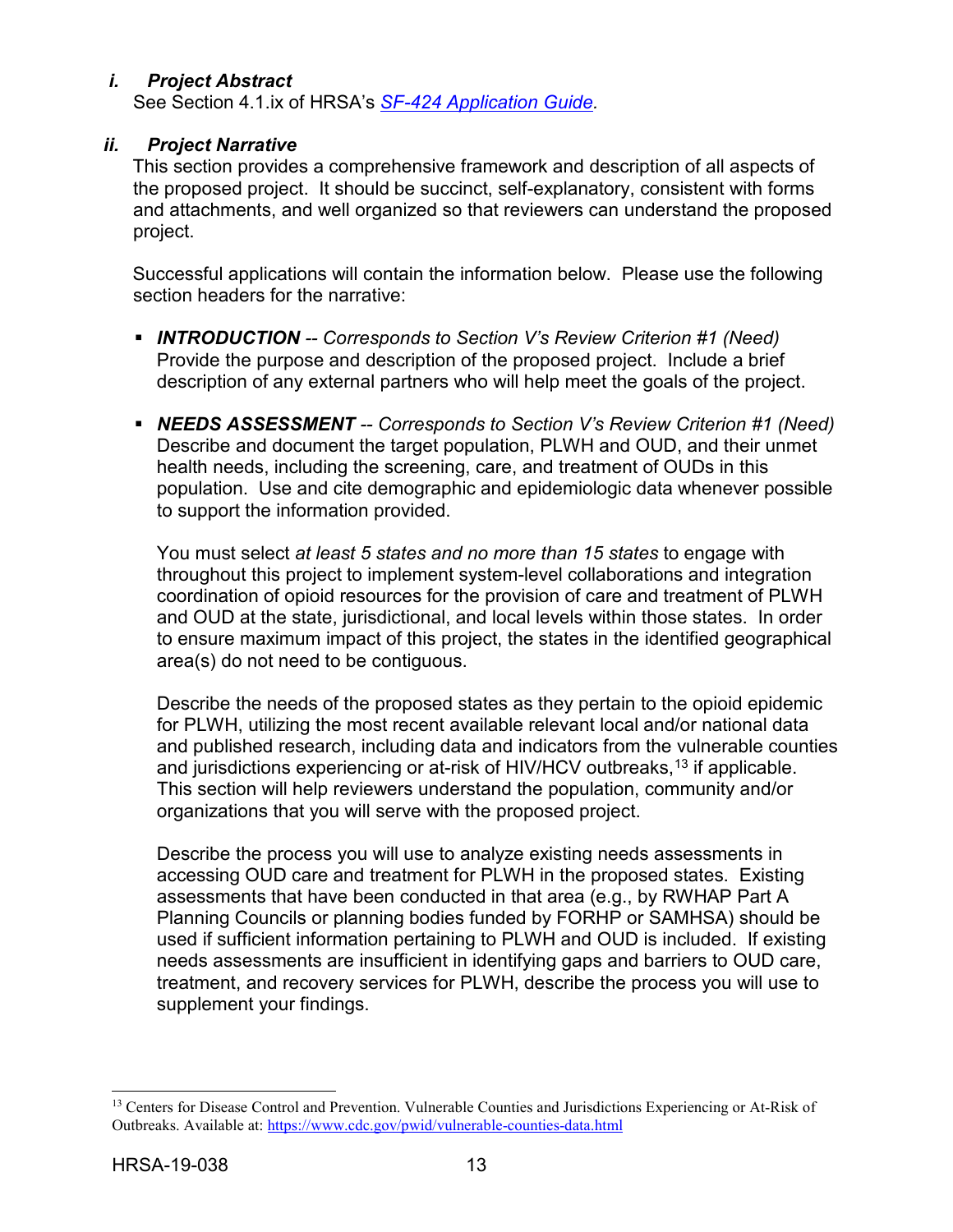Describe each of the proposed states based on the following needs:

- HIV burden, including HIV incidence and prevalence as demonstrated from surveillance or other data sources;
- Impact of the opioid epidemic on the target population, PLWH and OUD, on each state as demonstrated from surveillance and other data sources, such as increases in HIV or HCV infections associated with OUD, areas determined to be experiencing or at-risk of significant increase in HCV infection or HIV outbreak due to injection drug use following CDC consultation, [14](#page-17-0) opioid overdose death rates, emergency department visits for suspected opioid overdose, etc.;
- Gaps and barriers in OUD care, treatment, and recovery services for PLWH as demonstrated in the Integrated HIV Prevention and Care Plan, Statewide Coordinated Statement of Need, or other formal needs assessments;
- New and/or expansion of OUD funding, behavioral health, and other resources to address the opioid epidemic in each selected state; and
- Demonstrated need for increased system-level coordination and integration of care for PLWH and OUD within each selected state.
- *METHODOLOGY -- Corresponds to Section V's Review Criteria #2 (Response) and #4 (Impact)*

Describe the proposed methodology for implementing system-level coordination of resources among organizations within proposed states for the provision of care and treatment to PLWH and OUD.

Identify key entities within each of the proposed states with existing or potential resources in combating the opioid epidemic. These entities should include decision-makers, capacity-building stakeholders with new or expanded OUD and behavioral health care and treatment funding, including MAT providers, addiction treatment providers, syringe service providers, and partners who are providing care and treatment for PLWH and OUD at the state, jurisdictional, or local levels. Other entities that may be critical to ensuring access to OUD care and treatment and combating the opioid epidemic include less traditional partners such as law and drug enforcement agencies, the judicial systems, correctional institutions, and tribal and faith-based organizations to strengthen system-level collaborations for PLWH and OUD.

As part of the system-level efforts to strengthen systems of care for PLWH and OUD, major stakeholders, partnerships, and collaborators should include, but are not limited to:

• Substance Abuse and Mental Health Services Administration (SAMHSA) funded substance use and mental health treatment organizations such as

<span id="page-17-0"></span><sup>&</sup>lt;sup>14</sup> Centers for Disease Control and Prevention. Jurisdictions Determined to be Experiencing or At-Risk of Significant Increases in Hepatitis Infection or an HIV Outbreak Due to Injection Drug Use Following CDC Consultation. Available at:<https://www.cdc.gov/hiv/risk/ssps-jurisdictions.html>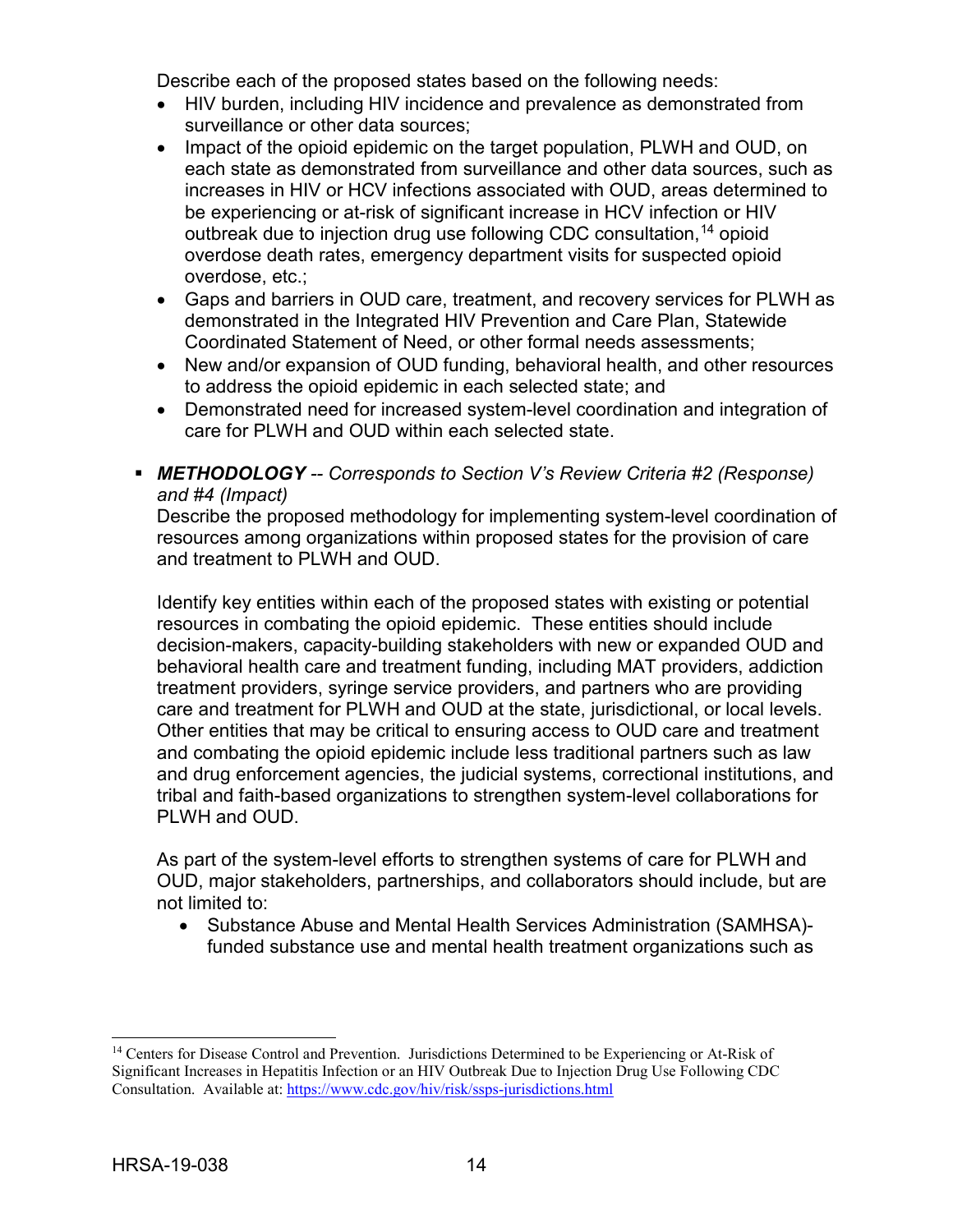Single State Agencies (SSAs), State Mental Health Agencies (SMHAs), [15](#page-18-0) Targeted Capacity Expansion, [16](#page-18-1) State Targeted Response to the Opioid Crisis<sup>17</sup>, Service Integration, and other substance abuse treatment (SAT) sites;

- HRSA-funded recipients including, but not limited to:
	- o Bureau of Primary Health Care (BPHC)-funded Health Centers which have received additional funding under the *Access Increases in Mental Health and Substance Abuse Services (AIMS*) program, [18,](#page-18-3) [19](#page-18-4) and other expanded BH funding
	- $\circ$  FORHP Office for the Advancement of Telehealth (OAT) programs<sup>[20](#page-18-5)</sup> and recipients funded under the *Rural Communities Opioid Response* program[21](#page-18-6) or other existing or recently established planning coalitions to build capacity in response to the opioid epidemic
	- o Maternal and Child Health Bureau (MCHB)-supported programs targeting opioid care and treatment for women and children, e.g., Home Visiting Program and *Alliance for Innovation on Maternal Health (AIM)* initiative
- Entities receiving OUD funding from other HHS agencies (e.g., National Institutes of Health, CDC, Food and Drug Administration, etc.)
- Other entities receiving OUD and other BH funding in response to the opioid epidemic, including state and local health departments
- Other stakeholders at Federal, regional (such as HRSA's Office of Regional Operations located in HHS regions), state, and local levels, e.g. law and drug enforcement, justice system, correctional institutions, faith communities, tribal organizations, or private entities such as foundations and non-profit organizations

Identify the variety of resources available at the federal, state, and local levels to address the opioid epidemic. Propose how you will engage key entities and stakeholders, and assist in forming innovative partnerships and cross-sector collaborations that will strengthen the system and networks of care for PLWH and OUD within the states proposed. Describe how you will facilitate system-wide communication and how you plan to develop and maintain a coordinated structure across the systems.

<https://bphc.hrsa.gov/programopportunities/fundingopportunities/supplement/>

<span id="page-18-0"></span><sup>&</sup>lt;sup>15</sup> Substance Abuse and Mental Health Services Administration (SAMHSA). Funding and Characteristics of Single State Agencies for Substance Abuse Services and State Mental Health Agencies. Available at: [https://store.samhsa.gov/shin/content//SMA15-4926/SMA15-4926.pdf](https://store.samhsa.gov/shin/content/SMA15-4926/SMA15-4926.pdf)

<span id="page-18-1"></span><sup>16</sup> SAMHSA. Targeted Capacity Expansion: Medication Assisted Treatment – Prescription Drug and Opioid Addition. Funding Opportunity Announcement TI-18-009. Available at:

<span id="page-18-2"></span><https://www.samhsa.gov/sites/default/files/grants/pdf/matpdoa-5-9-18-1-mod.pdf> <sup>17</sup> SAMHSA. State Grant Programs. Available at[: https://www.samhsa.gov/programs-campaigns/medication-](https://www.samhsa.gov/programs-campaigns/medication-assisted-treatment/training-materials-resources/state-grant-programs)

[assisted-treatment/training-materials-resources/state-grant-programs](https://www.samhsa.gov/programs-campaigns/medication-assisted-treatment/training-materials-resources/state-grant-programs)

<span id="page-18-3"></span><sup>&</sup>lt;sup>18</sup> HRSA Health Center Program, FY 2017 Access Increases in Mental Health and Substance Abuse Services (AIMS) supplemental funding technical assistance: Available at:

<span id="page-18-4"></span><sup>&</sup>lt;sup>19</sup> U.S. Health and Human Services. HRSA awards \$200 million to health centers nationwide to tackle mental health and fight the opioid overdose crisis. List of FY 2017 AIMS award recipients available at:

<https://bphc.hrsa.gov/programopportunities/fundingopportunities/aims/fy2017awards/index.html> <sup>20</sup> HRSA Telehealth Programs. Available at:<https://www.hrsa.gov/rural-health/telehealth/index.html>

<span id="page-18-6"></span><span id="page-18-5"></span><sup>21</sup> HRSA Opioid Rural Communities Opioid Response Program. Available at

<https://www.hrsa.gov/about/news/press-releases/hrsa-rural-communities-opioid-response-initiative-fy2018>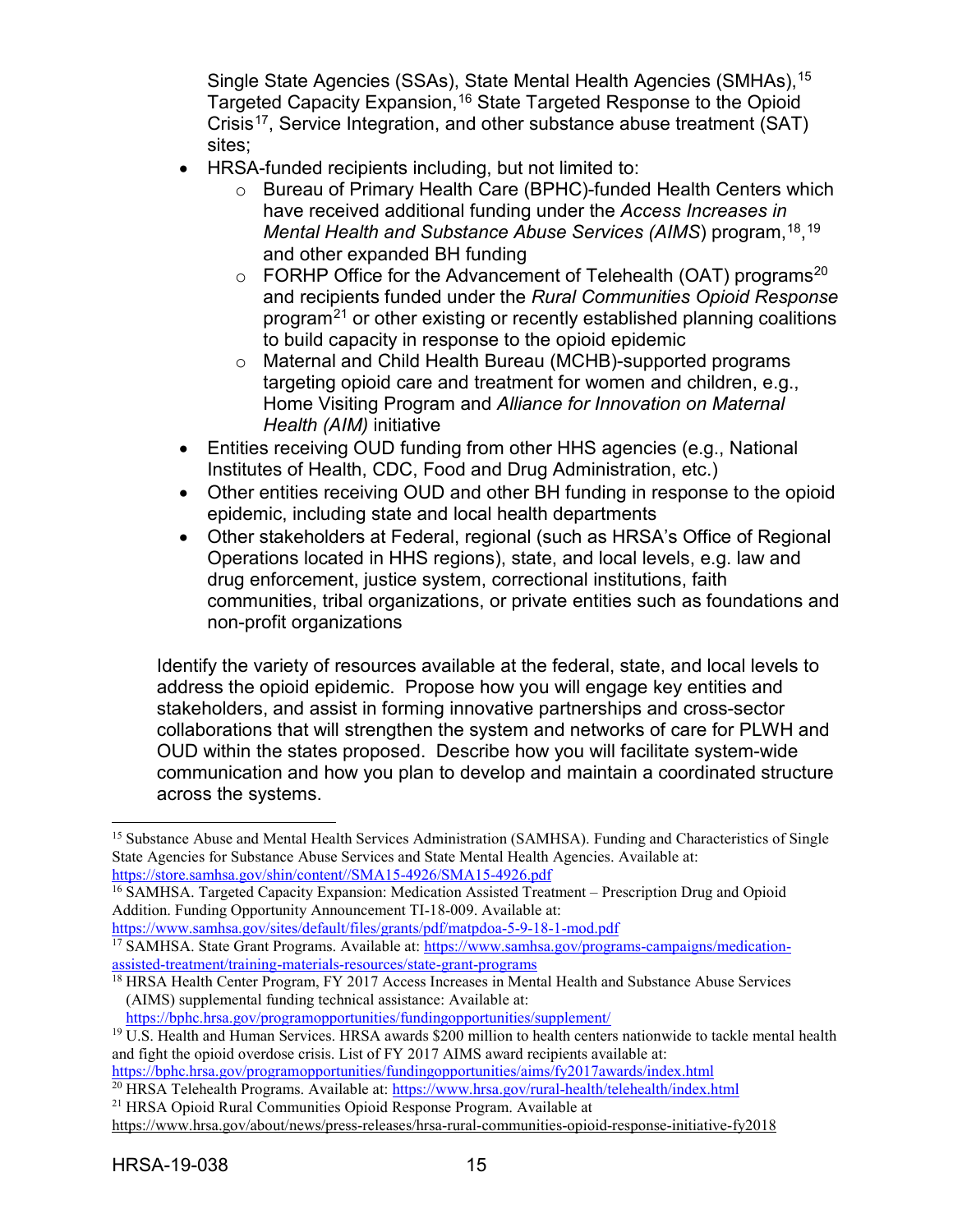Propose methods that you will use to address the stated needs and meet each of the previously described program requirements and expectations in this NOFO. As appropriate, include development of effective tools and strategies for engaging stakeholders, partners, and decision makers in collaborating, integrating, communicating, sharing, and disseminating information to meet the goals of this project. Include a plan to disseminate reports, products, and/or project outputs so key target audiences receive the project information. Include a description of any innovative methods that you will use to address the stated needs.

Provide any documents that describe the working relationships between your organization and other entities and programs cited in the proposal. Include written letters of agreement from the proposed states, including letters of support from the relevant state and local health departments and other public health entities you intend to work with on this project in **Attachment 4.** Note: While each state may provide letters of support for more than one SCP applicant, the final awards will reflect non-duplication with each state working with one (1) funded SCP only.

You must also propose a plan for project sustainability after the period of federal funding ends. HRSA expects that states which the recipient(s) engage with will sustain key elements of their projects (e.g., communication and cross-sector collaborations which have been effective) that have led to improved outcomes for PLWH and OUD.

 *WORK PLAN -- Corresponds to Section V's Review Criteria #2 (Response) and #4 (Impact)*

Describe the activities or steps that you will use to achieve each of the objectives proposed during the entire period of performance in the Methodology section. Delineate the steps that you will use in Year 1 to establish partnerships for collaboration and identify the availability of OUD resources at the federal, state and local levels to leverage the use of these resources for the care and treatment of OUD in PLWH in the 3-year period of performance. Use a time line that includes each activity and identifies responsible staff. As appropriate, identify meaningful support of and collaboration with key stakeholders in planning, designing, and implementing all activities, including developing the application. The work plan should include clearly written (1) goals for the entire proposed 3 year period of performance; (2) objectives that are specific, time-framed, and measurable; (3) activities or action steps to achieve the stated objectives; (4) staff responsible for each action step; and (5) anticipated start and completion dates.

You must submit a logic model for designing and managing the project. A logic model is a one-page diagram that presents the conceptual framework for a proposed project and explains the links among program elements. While there are many versions of logic models, for the purposes of this notice, the logic model should summarize the connections between the:

- Goals of the project (e.g., objectives, reasons for proposing the intervention, if applicable);
- Assumptions (e.g., beliefs about how the program will work and support resources. Base assumptions on research, best practices, and experience.);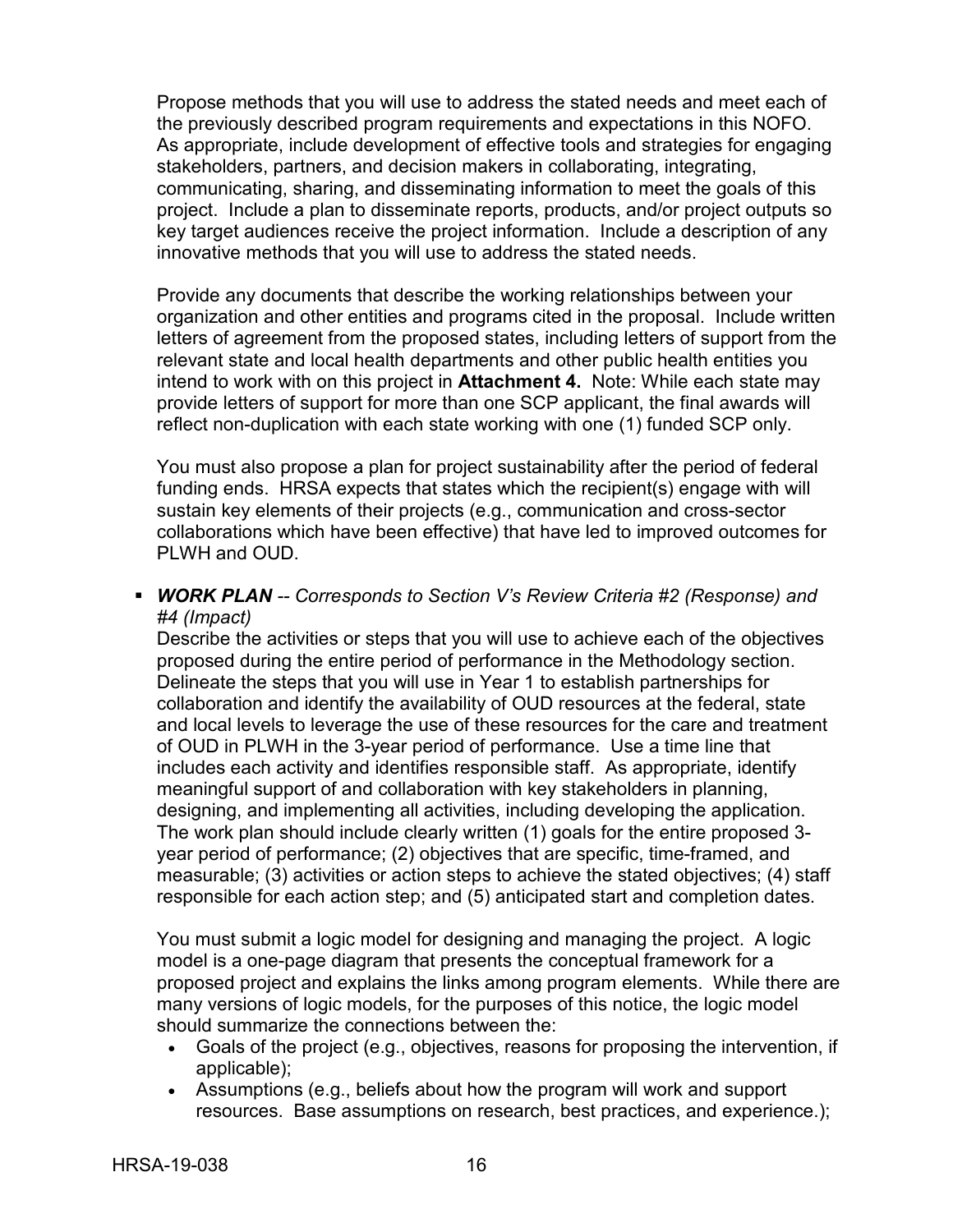- Inputs (e.g., organizational profile, collaborative partners, key staff, budget, other resources);
- Target population (e.g., the individuals to be served);
- Activities (e.g., approach, listing key intervention, if applicable);
- Outputs (i.e., the direct products or deliverables of program activities); and
- Outcomes (i.e., the results of a program, typically describing a change in systems).

#### *RESOLUTION OF CHALLENGES -- Corresponds to Section V's Review Criterion #2 (Response)*

Discuss challenges that you are likely to encounter in designing and implementing the activities described in the work plan, and approaches that you will use to resolve such challenges. Describe the barriers you may face in developing comprehensive systems of care and treatment of PLWH and OUD in the proposed states and how you propose to address or overcome these barriers.

#### *EVALUATION AND TECHNICAL SUPPORT CAPACITY -- Corresponds to Section V's Review Criteria #3 (Evaluative Measures) and #5*

#### *(Resources/Capabilities)*

You must describe the plan for the program performance evaluation, which should monitor ongoing processes and the progress towards the goals and objectives of the project. Include descriptions of the inputs (e.g., organizational profile, collaborative partners, key staff, budget, and other resources), key processes, and expected outcomes of the funded activities, as outlined in goal two of the project.

You must describe your plan to evaluate the programmatic and system-wide impact on strengthening the delivery of care and treatment for PLWH and OUD, including assessments of the effectiveness of system-level coordination and partnerships and leveraging resources available at the federal, state and local levels.

Include a description of how you will collect, manage, and secure data (e.g., assigned skilled staff, data management software) in a way that allows for accurate and timely reporting of evaluation outcomes. Describe current experience, skills, and knowledge, including individuals on staff, materials published, and previous work of a similar nature.

As appropriate, describe the proposed process measures and outcomes and the data collection strategy and analysis strategy, including quantitative and qualitative analyses. You must describe any potential obstacles for implementing the program performance evaluation and your plan to address those obstacles.

 *ORGANIZATIONAL INFORMATION -- Corresponds to Section V's Review Criterion #5 (Resources and Capabilities)* Succinctly describe your organization's current mission and structure, scope of current activities, and how these elements all contribute to your organization's

ability to conduct the program requirements and meet program expectations. Include a project organizational chart in **Attachment 5.** Discuss how your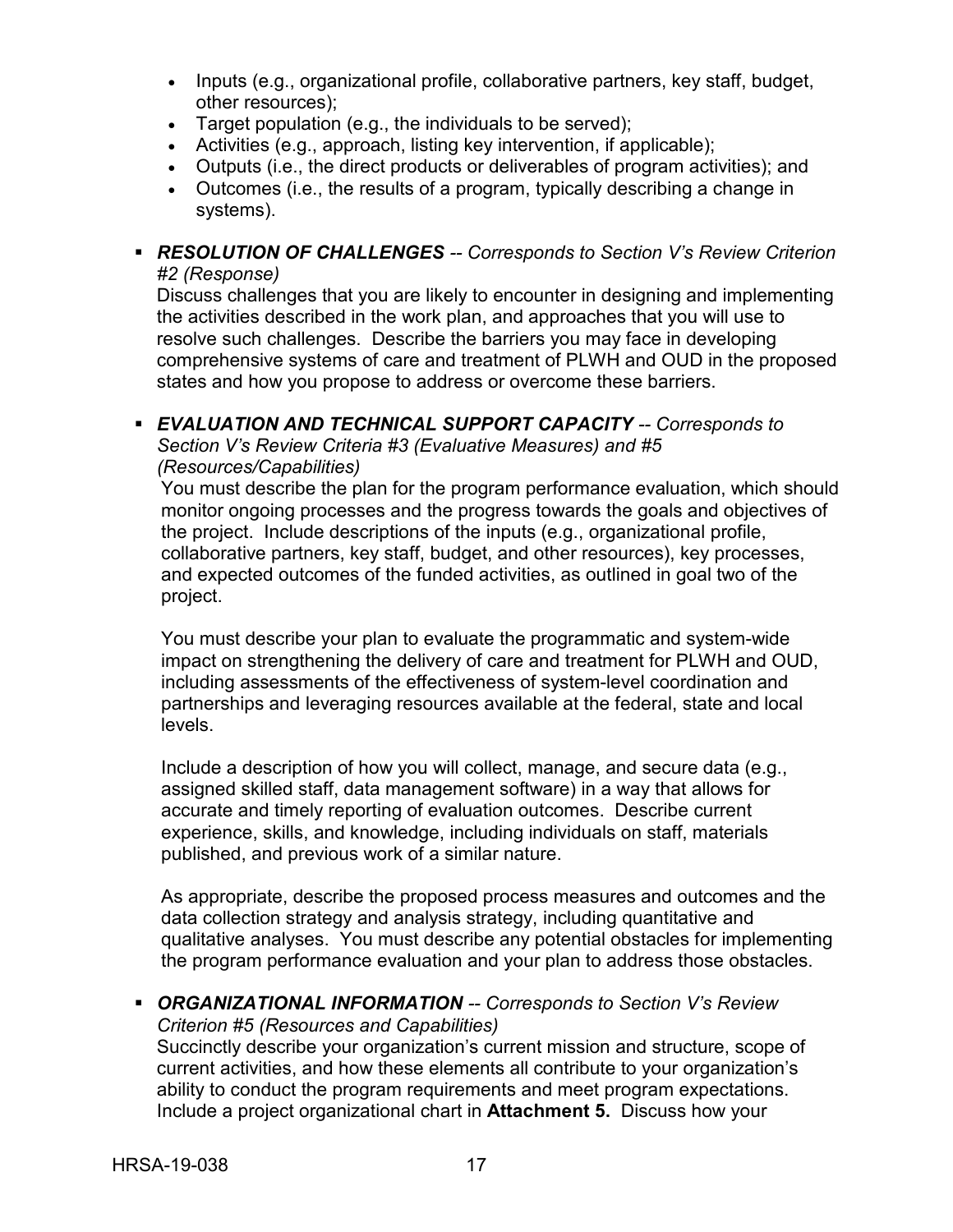organization will follow the approved plan, as outlined in the application, properly account for the federal funds, and document all costs to avoid audit findings.

### **NARRATIVE GUIDANCE**

To ensure that you fully address the review criteria, this table provides a crosswalk between the narrative language and where each section falls within the review criteria.

| <b>Narrative Section</b>                | <b>Review Criteria</b>                          |
|-----------------------------------------|-------------------------------------------------|
| Introduction                            | $(1)$ Need                                      |
| <b>Needs Assessment</b>                 | $(1)$ Need                                      |
| Methodology                             | (2) Response                                    |
| <b>Work Plan</b>                        | $(2)$ Response and $(4)$ Impact                 |
| <b>Resolution of Challenges</b>         | (2) Response                                    |
| <b>Evaluation and Technical Support</b> | (3) Evaluative Measures and                     |
| Capacity                                | (5) Resources/Capabilities                      |
| Organizational Information              | (5) Resources/Capabilities                      |
| <b>Budget and Budget Narrative</b>      | (6) Support Requested – the budget              |
|                                         | section should include sufficient justification |
|                                         | to allow reviewers to determine the             |
|                                         | reasonableness of the support requested.        |

#### <span id="page-21-0"></span>*iii. Budget*

See Section 4.1.iv of HRSA's *SF-424 [Application Guide.](http://www.hrsa.gov/grants/apply/applicationguide/sf424guide.pdf)* Please note: the directions offered in the SF-424 Application Guide may differ from those offered by Grants.gov. Follow the instructions included in the Application Guide and the additional budget instructions provided below. A budget that follows the Application Guide will ensure that, if HRSA selects the application for funding, you will have a well-organized plan and by carefully following the approved plan can avoid audit issues during the implementation phase.

**Reminder:** The Total Project or Program Costs are the total allowable costs (inclusive of direct **and** indirect costs) incurred by the recipient to carry out a HRSAsupported project or activity. Total project or program costs include costs charged to the award and costs borne by the recipient to satisfy a matching or cost-sharing requirement, as applicable.

The Department of Defense and Labor, Health and Human Services, and Education Appropriations Act, 2019 and Continuing Appropriations Act, 2019 (P.L. 115-245), Division B, § 202 states, "None of the funds appropriated in this title shall be used to pay the salary of an individual, through a grant or other extramural mechanism, at a rate in excess of Executive Level II." See Section 4.1.iv Budget – Salary Limitation of HRSA's *SF-424 [Application Guide](http://www.hrsa.gov/grants/apply/applicationguide/sf424guide.pdf)* for additional information. Note that these or other salary limitations may apply in the following fiscal year, as required by law.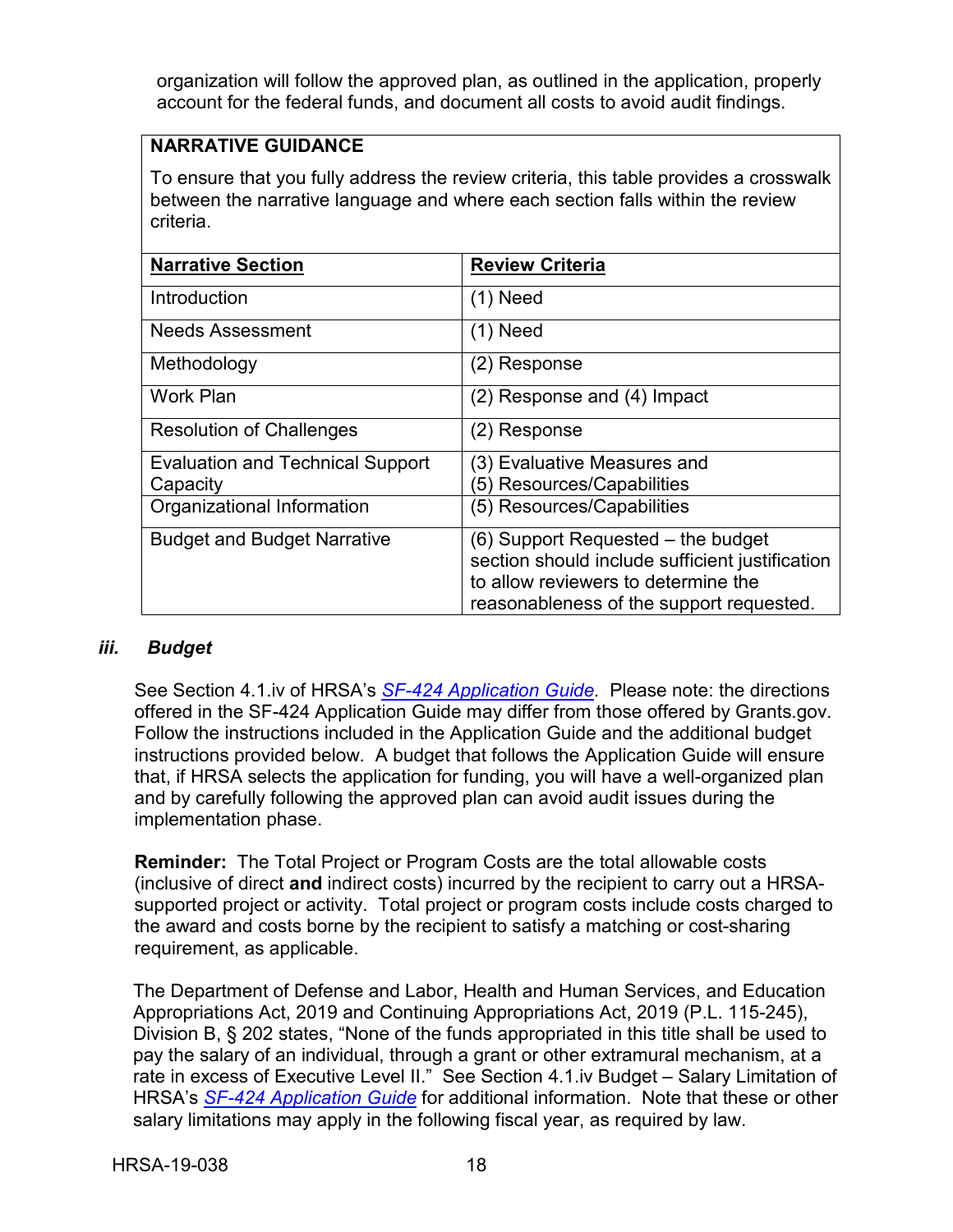#### <span id="page-22-0"></span>*iv. Budget Narrative*

See Section 4.1.v. of HRSA's *SF-424 [Application Guide.](http://www.hrsa.gov/grants/apply/applicationguide/sf424guide.pdf)* The budget and budget narrative should justify funding request levels commensurate with the number of states proposed, anticipated reach, and scope of the complexity of system-level coordination proposed.

#### <span id="page-22-1"></span>*v. Attachments*

Provide the following items in the order specified below to complete the content of the application. **Unless otherwise noted, attachments count toward the application page limit.** Indirect cost rate agreements and proof of non-profit status (if applicable) will not count toward the page limit. You must clearly label **each attachment**.

#### *Attachment 1: Work Plan*

Attach the work plan for the project that includes all information detailed in Section IV. ii. Project Narrative. Also include the required logic model in this attachment. If you will make subawards or expend funds on contracts, describe how your organization will ensure proper documentation of funds.

#### *Attachment 2: Staffing Plan and Job Descriptions for Key Personnel (see Section 4.1. of* HRSA's *SF-424 [Application Guide\)](http://www.hrsa.gov/grants/apply/applicationguide/sf424guide.pdf)*

Keep each job description to one page in length as much as is possible. Include the role, responsibilities, and qualifications of proposed project staff. Also, please include a description of your organization's timekeeping process to ensure that you will comply with the federal standards related to documenting personnel costs.

#### *Attachment 3: Biographical Sketches of Key Personnel*

Include biographical sketches for persons occupying the key positions described in Attachment 2, not to exceed two pages in length per person. In the event that a biographical sketch is included for an identified individual not yet hired, include a letter of commitment from that person with the biographical sketch.

#### *Attachment 4: Letters of Agreement, Memoranda of Understanding, and/or Description(s) of Proposed/Existing Contracts (project-specific)*

Provide any documents that describe working relationships between your organization and other entities and programs cited in the proposal. Include written agreements or letters of support with relevant state and local health departments and other public health entities. Documents that confirm actual or pending contractual or other agreements should clearly describe the roles of the contractors and any deliverable. Make sure any letters of agreement are signed and dated.

#### *Attachment 5: Project Organizational Chart*

Provide a one-page figure that depicts the organizational structure of the project.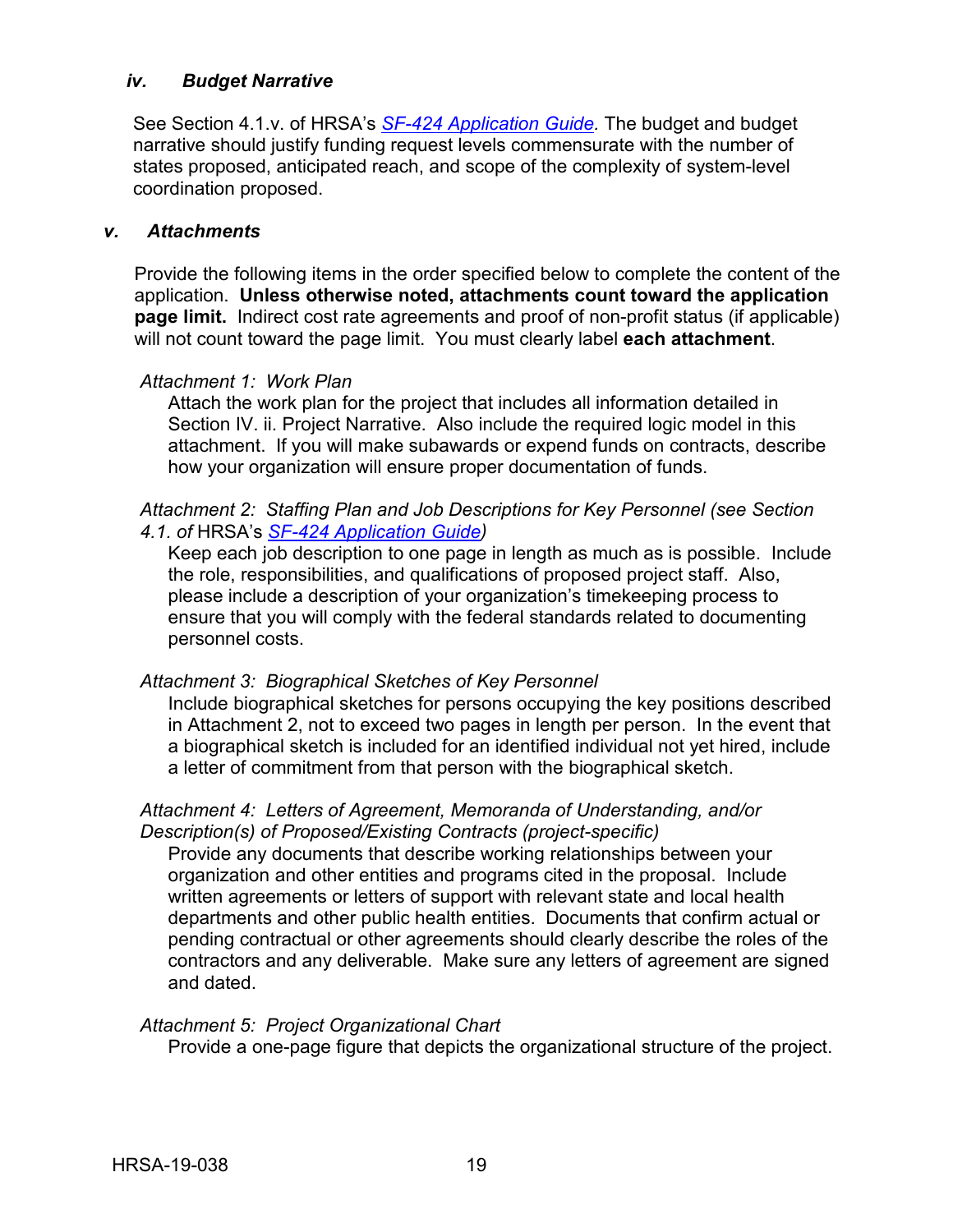*Attachment 6: Tables, Charts, etc.*

To give further details about the proposal (e.g., Gantt or PERT charts, flow charts).

*Attachment 7: Line Item Budget for Years 1 through 3*

Submit line item budgets for each year of the proposed 3-year period of performance as a single spreadsheet table, using the SF-424A Section B Budget Categories and breaking down sub-categorical costs. See Section 4.1.iv of HRSA's *SF-424 [Application Guide.](http://www.hrsa.gov/grants/apply/applicationguide/sf424guide.pdf)*

### *Attachments 8 – 12: Other Relevant Documents*

Include here any other documents that are relevant to the application, including letters of support. Letters of support must be dated and specifically indicate a commitment to the project/program (in-kind services, dollars, staff, space, equipment, etc.).

#### <span id="page-23-0"></span>**3. Dun and Bradstreet Data Universal Numbering System (DUNS) Number and System for Award Management**

You must obtain a valid DUNS number, also known as the Unique Entity Identifier, for your organization/agency and provide that number in the application. You must also register with the System for Award Management (SAM) and continue to maintain active SAM registration with current information at all times during which you have an active federal award or an application or plan under consideration by an agency (unless the applicant is an individual or federal agency that is exempted from those requirements under 2 CFR § 25.110(b) or (c), or has an exception approved by the agency under 2 CFR § 25.110(d))**.**

HRSA may not make an award to an applicant until the applicant has complied with all applicable DUNS and SAM requirements and, if an applicant has not fully complied with the requirements by the time HRSA is ready to make an award, HRSA may determine that the applicant is not qualified to receive an award and use that determination as the basis for making an award to another applicant.

If you have already completed Grants.gov registration for HRSA or another federal agency, confirm that the registration is still active and that the Authorized Organization Representative (AOR) has been approved.

The Grants.gov registration process requires information in three separate systems:

- Dun and Bradstreet [\(http://www.dnb.com/duns-number.html\)](http://www.dnb.com/duns-number.html)
- System for Award Management (SAM) [\(https://www.sam.gov\)](https://www.sam.gov/)
- Grants.gov [\(http://www.grants.gov/\)](http://www.grants.gov/)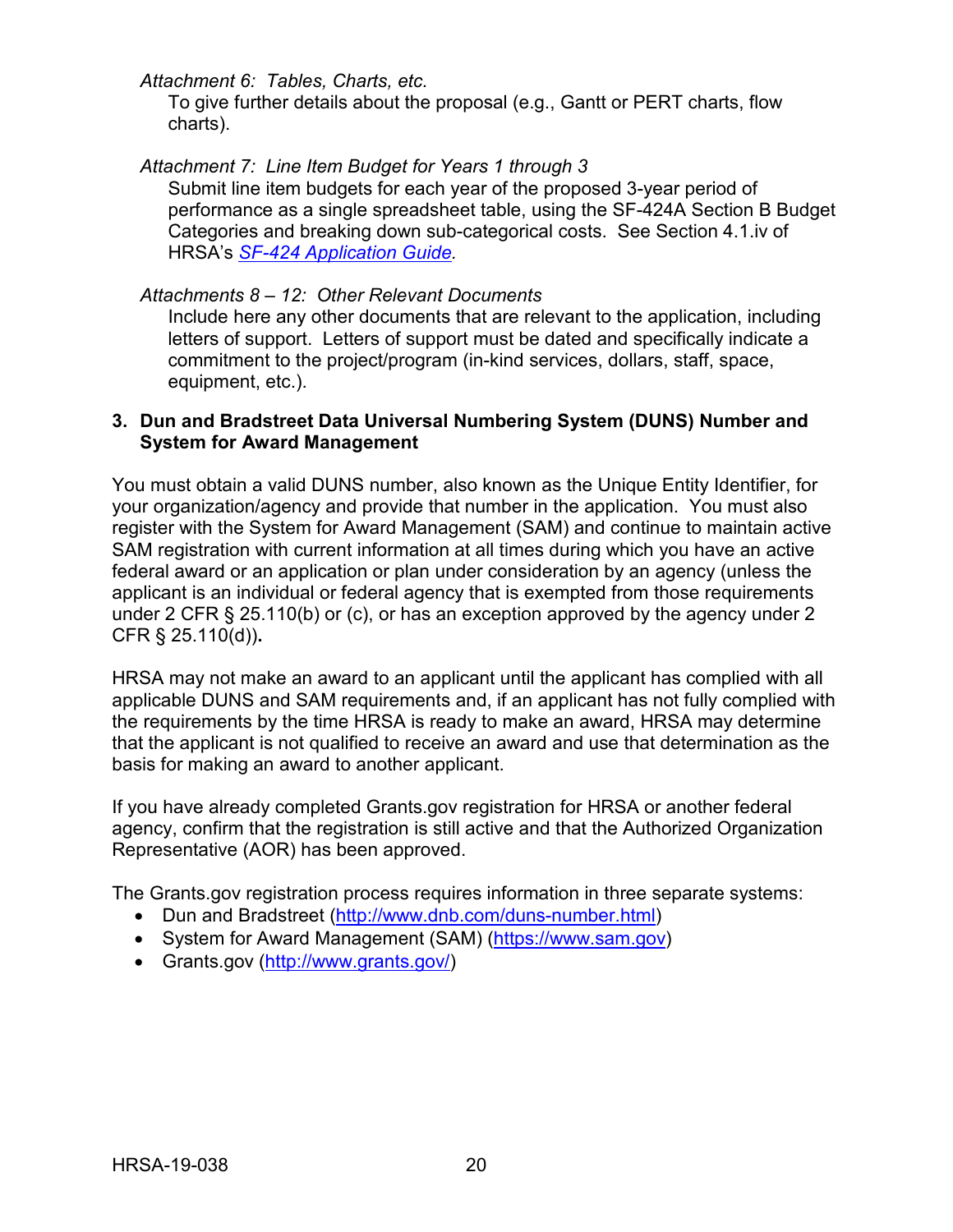For further details, see Section 3.1 of HRSA's *SF-424 [Application Guide.](http://www.hrsa.gov/grants/apply/applicationguide/sf424guide.pdf)*

**UPDATED [SAM.GOV](http://sam.gov/) ALERT:** For your SAM.gov registration, you must submit a [notarized letter](https://www.fsd.gov/fsd-gov/answer.do?sysparm_kbid=d2e67885db0d5f00b3257d321f96194b&sysparm_search=kb0013183) appointing the authorized Entity Administrator. The review process changed for the Federal Assistance community on June 11, 2018. Read the [updated](https://www.gsa.gov/about-us/organization/federal-acquisition-service/office-of-systems-management/integrated-award-environment-iae/sam-update)  [FAQs](https://www.gsa.gov/about-us/organization/federal-acquisition-service/office-of-systems-management/integrated-award-environment-iae/sam-update) to learn more.

**If you fail to allow ample time to complete registration with SAM or Grants.gov, you will not be eligible for a deadline extension or waiver of the electronic submission requirement.**

### <span id="page-24-0"></span>**4. Submission Dates and Times**

### **Application Due Date**

The due date for applications under this NOFO is *April 16, 2019 at 11:59 p.m. Eastern Time*. HRSA suggests submitting applications to Grants.gov at least **3 days before the deadline** to allow for any unforeseen circumstances.

See Section 8.2.5 – Summary of emails from Grants.gov of HRSA's *[SF-424 Application](http://www.hrsa.gov/grants/apply/applicationguide/sf424guide.pdf)  [Guide](http://www.hrsa.gov/grants/apply/applicationguide/sf424guide.pdf)* for additional information.

### <span id="page-24-1"></span>**5. Intergovernmental Review**

The Special Projects of National Significance Program is a program subject to the provisions of Executive Order 12372, as implemented by 45 CFR part 100.

See Section 4.1 ii of HRSA's *SF-424 [Application Guide](http://www.hrsa.gov/grants/apply/applicationguide/sf424guide.pdf)* for additional information.

## <span id="page-24-2"></span>**6. Funding Restrictions**

You may request funding for a period of performance of up to 3 years, at no more than \$3,500,000 per year (inclusive of direct **and** indirect costs). Funding request levels should be commensurate with the number of states, anticipated reach, and scope and complexity of system-level coordination proposed. Awards to support projects beyond the first budget year will be contingent upon Congressional appropriation, satisfactory progress in meeting the project's objectives, and a determination that continued funding would be in the best interest of the Federal Government.

The General Provisions in Division B of the Department of Defense and Labor, Health and Human Services, and Education Appropriations Act, 2019 and Continuing Appropriations Act, 2019 (P.L. 115-245) apply to this program. Please see Section 4.1 of HRSA's *[SF-424 Application Guide](http://www.hrsa.gov/grants/apply/applicationguide/sf424guide.pdf)* for additional information. Note that these or other restrictions will apply in the following FY, as required by law.

In addition to the funding restrictions included under 4.1.iv of HRSA's *[SF-424](https://www.hrsa.gov/sites/default/files/hrsa/grants/apply/applicationguide/sf-424-guide.pdf)  [Application Guide](https://www.hrsa.gov/sites/default/files/hrsa/grants/apply/applicationguide/sf-424-guide.pdf)*, you cannot use funds under this notice for the following purposes:

• Charges that are billable to third party payers (e.g., private health insurance, prepaid health plans, Medicaid, Medicare);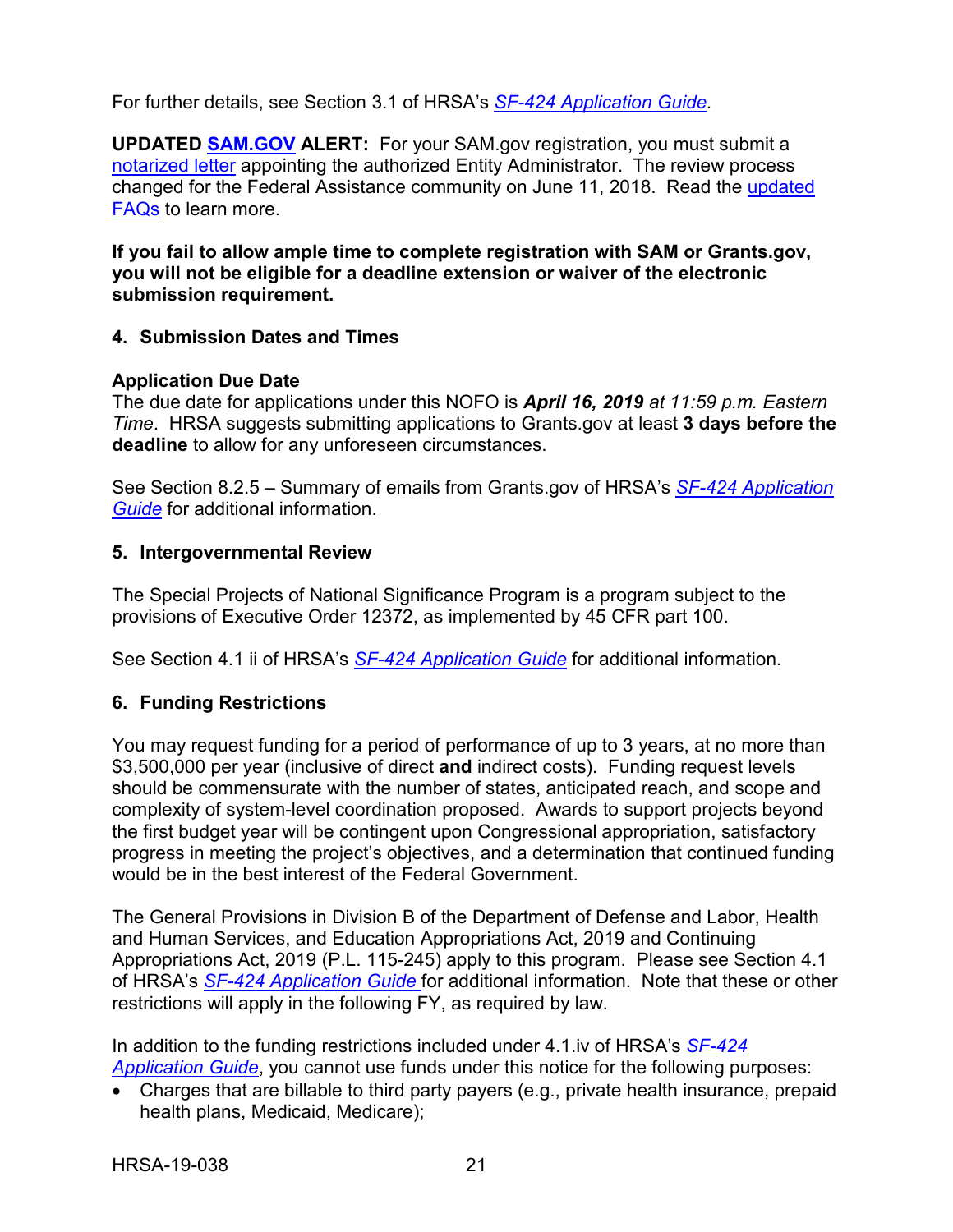- Purchase or construction of new facilities or capital improvement to existing facilities;
- Purchase of or improvement to land;
- International travel:
- Cash payments to intended RWHAP clients (as opposed to non-cash incentives to encourage participation in evaluation activities);
- Pre-Exposure Prophylaxis (PrEP) or Post-Exposure Prophylaxis (nPEP) medications or the related medical services. (Please note that RWHAP recipients and providers may provide prevention counseling and information to eligible clients' partners – see [RWHAP and PrEP Program Letter, June 22, 2016\)](https://hab.hrsa.gov/sites/default/files/hab/Global/prepletter062216_0.pdf); [22](#page-25-1)
- Syringe Services Programs (SSPs). Some aspects of SSPs are allowable with HRSA's prior approval and in compliance with HHS and HRSA policy. See [https://www.aids.gov/federal-resources/policies/syringe-services-programs/;](https://www.aids.gov/federal-resources/policies/syringe-services-programs/) or
- To develop materials designed to directly promote or encourage intravenous drug use or sexual activity.

You can find other non-allowable costs in [45 CFR part 75](https://www.ecfr.gov/cgi-bin/retrieveECFR?gp=1&SID=4d52364ec83fab994c665943dadf9cf7&ty=HTML&h=L&r=PART&n=pt45.1.75) – subpart E Cost Principles.

You are required to have the necessary policies, procedures and financial controls in place to ensure that your organization complies with all legal requirements and restrictions applicable to the receipt of federal funding including statutory restrictions on use of funds for lobbying, executive salaries, gun control, abortion, etc. Like those for all other applicable grants requirements, the effectiveness of these policies, procedures and controls is subject to audit.

All program income generated as a result of awarded funds must be used for approved project-related activities. The program income alternative applied to the award(s) under the program will be the addition/additive alternative. You can find post-award requirements for program income at [45 CFR § 75.307](https://www.ecfr.gov/cgi-bin/retrieveECFR?gp=1&SID=4d52364ec83fab994c665943dadf9cf7&ty=HTML&h=L&r=PART&n=pt45.1.75) and [PCN 15-03 Clarifications](https://hab.hrsa.gov/sites/default/files/hab/Global/pcn_15-03_program_income.pdf)  [Regarding the RWHAP and Program Income](https://hab.hrsa.gov/sites/default/files/hab/Global/pcn_15-03_program_income.pdf) for additional information.

## <span id="page-25-0"></span>**7. Other Submission Requirements**

## **Letter of Intent to Apply (optional)**

The letter should identify your organization and its intent to apply, including the proposed states that your organization intends to engage with and a brief description of your proposal. HRSA will *not* acknowledge receipt of letters of intent.

Send the letter via email by *February 27, 2019* to:

HRSA Digital Services Operation (DSO) Please use the HRSA opportunity number as email subject (HRSA-19-038) [HRSADSO@hrsa.gov](mailto:HRSADSO@hrsa.gov)

Although HRSA encourages letters of intent to apply, they are not required. You are eligible to apply even if you do not submit a letter of intent.

<span id="page-25-1"></span><sup>&</sup>lt;sup>22</sup> HRSA HIV/AIDS Bureau. See[: https://hab.hrsa.gov/sites/default/files/hab/Global/prepletter062216\\_0.pdf](https://hab.hrsa.gov/sites/default/files/hab/Global/prepletter062216_0.pdf)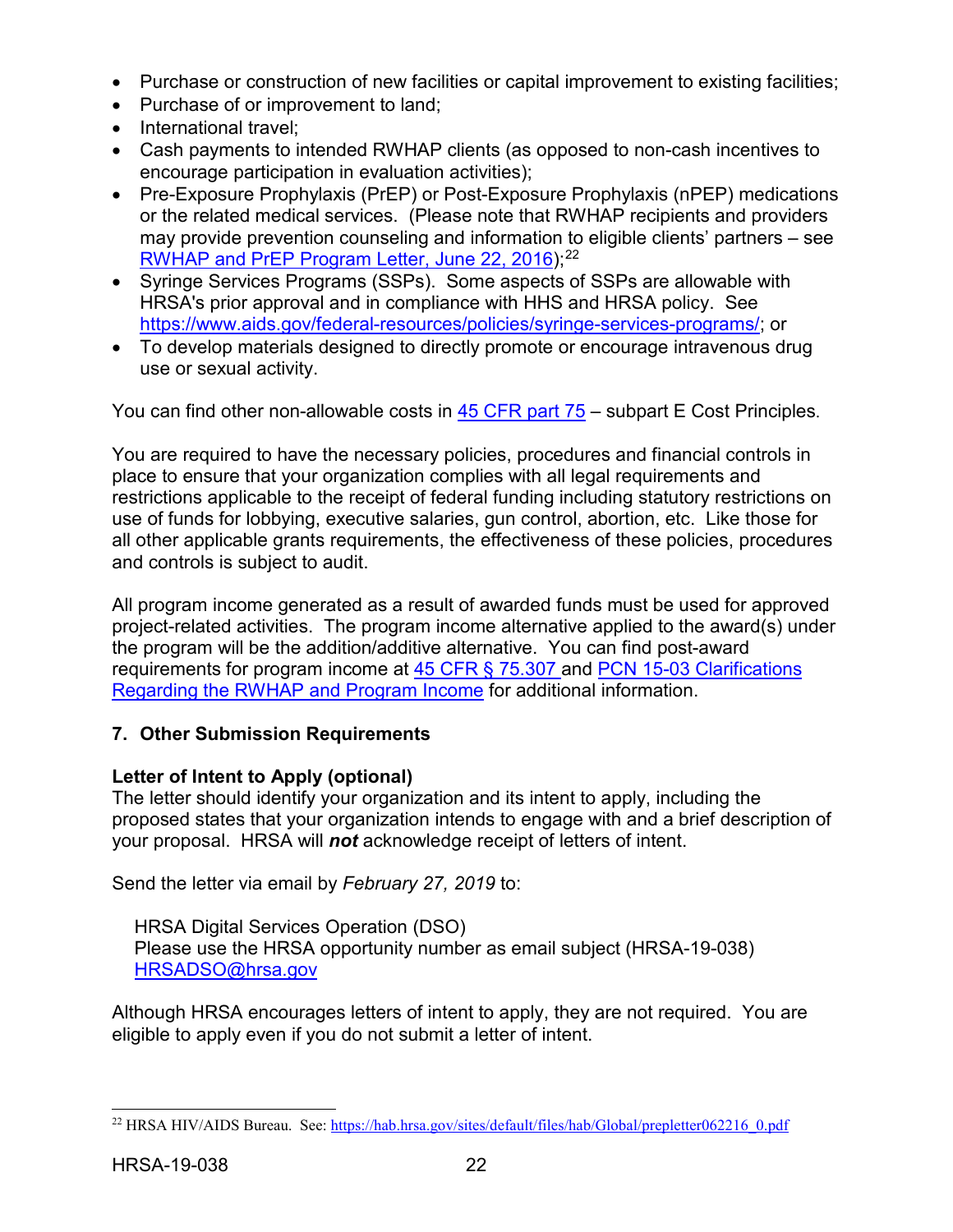## <span id="page-26-0"></span>**V. Application Review Information**

### <span id="page-26-1"></span>**1. Review Criteria**

HRSA has procedures for assessing the technical merit of applications to provide for an objective review of applications and to assist you in understanding the standards against which your application will be reviewed. HRSA has critical indicators for each review criterion to assist you in presenting pertinent information related to that criterion and to provide the reviewer with a standard for evaluation. See the review criteria outlined below with specific detail and scoring points.

These criteria are the basis upon which the reviewers will evaluate and score the merit of the application. However, the entire proposal is considered during the objective review process.

The *Strengthening Systems of Care for People Living with HIV and Opioid Use Disorder*  NOFO has six (6) review criteria:

*Criterion 1: NEED (15 points) – Corresponds to Section IV's Introduction and Needs Assessment section*

- The strength and clarity of the purpose and description of the proposed project, including a brief description of any external partners who will help meet the goals of the project.
- The strength and clarity to which the applicant describes and documents the target population, PLWH and OUD, and their unmet health needs, including the screening, care, and treatment of OUDs in this population, citing demographic and epidemiologic data whenever possible.
- The strength and clarity with which the applicant identifies the proposed states (*to include at least 5 and no more than 15 states*) to engage with throughout the project to implement system-level collaborations and describes the needs as they pertain to the opioid epidemic for PLWH, utilizing the most recent available relevant local and/or national data and published research.
- The strength and clarity with which the applicant describes the process used to analyze existing needs assessments that have been conducted in the proposed areas pertaining to PLWH and OUD, and the extent to which the applicant describes the process of supplementing the findings if existing needs assessments are insufficient in identifying gaps and barriers to OUD care, treatment, and recovery services for PLWH.
- The strength and clarity with which the applicant describes the proposed states, based on the following needs:
	- o The extent to which the applicant describes the HIV burden, including HIV incidence and prevalence, as demonstrated from surveillance or other data sources;
	- $\circ$  The extent and clarity with which the applicant describes the impact of the opioid epidemic on the target population, PLWH and OUD, as demonstrated from surveillance and other data sources;
	- $\circ$  The clarity with which the applicant describes the gaps and barriers in OUD care, treatment, and recovery services for PLWH, as demonstrated in the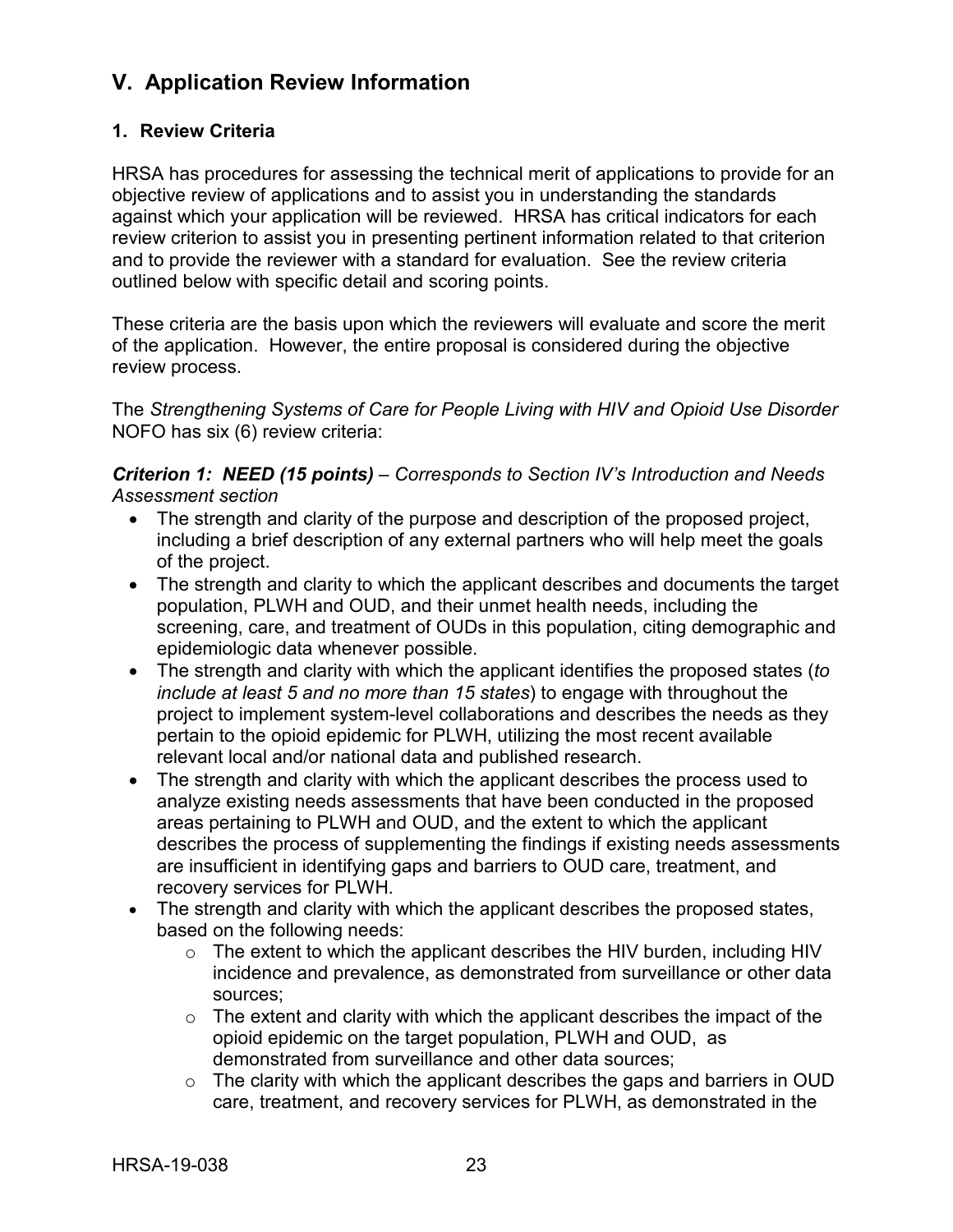Integrated HIV Prevention and Care Plan, Statewide Coordinated Statement of Need, or other formal needs assessments;

- o The extent to which the applicant describes new and/or expansion of OUD funding, behavioral health, and other resources to address the opioid epidemic in each selected state; and
- $\circ$  The strength and clarity with which the applicant demonstrates the need for increased system-level coordination and integration of care for PLWH and OUD within each selected state.

*Criterion 2: RESPONSE (35 points) – Corresponds to Section IV's Methodology, Work Plan, and Resolution of Challenges*

## *Methodology (20 points)*

- The overall extent to which the proposed project responds to the "Purpose" included in the program description, including the strength and clarity of the proposed methods that will be used to address the stated needs.
- The strength and clarity with which the applicant describes the proposed methodology for implementing a multi-system-level coordination of resources among organizations for the provision of care and treatment to PLWH and OUD.
- The extent to which the applicant describes the key entities with resources in combating the opioid epidemic they intend to work with within each of the proposed states, including decision-makers, capacity-building stakeholders with new or expanded OUD and behavioral health care and treatment funding, partners who are providing care and treatment for PLWH, and less traditional partners.
- The extent to which the applicant identifies the variety of resources available at the federal, state, and local levels to address the opioid epidemic for PLWH and OUD.
- The strength and clarity with which the applicant describes how they will engage stakeholders and assist in forming innovative partnerships and cross-sector collaborations that will strengthen the system and networks of care for PLWH and OUD within the states proposed.
- The strength and clarity with which the applicant describes how they will facilitate system-wide communication within the proposed states and how they plan to develop and maintain a coordinated structure across the systems.
- The strength of the written agreements and letters of support from the relevant state and local health departments and other public health entities that were provided in **Attachment 4.**

## *Work Plan (10 points)*

- The overall strength of the proposed goals and objectives and their relationship to the identified project.
- The clarity with which and extent to which the applicant describes in the work plan the activities or steps that will be used to achieve each of the objectives proposed for each year of the 3-year period of performance provided in **Attachment 1.**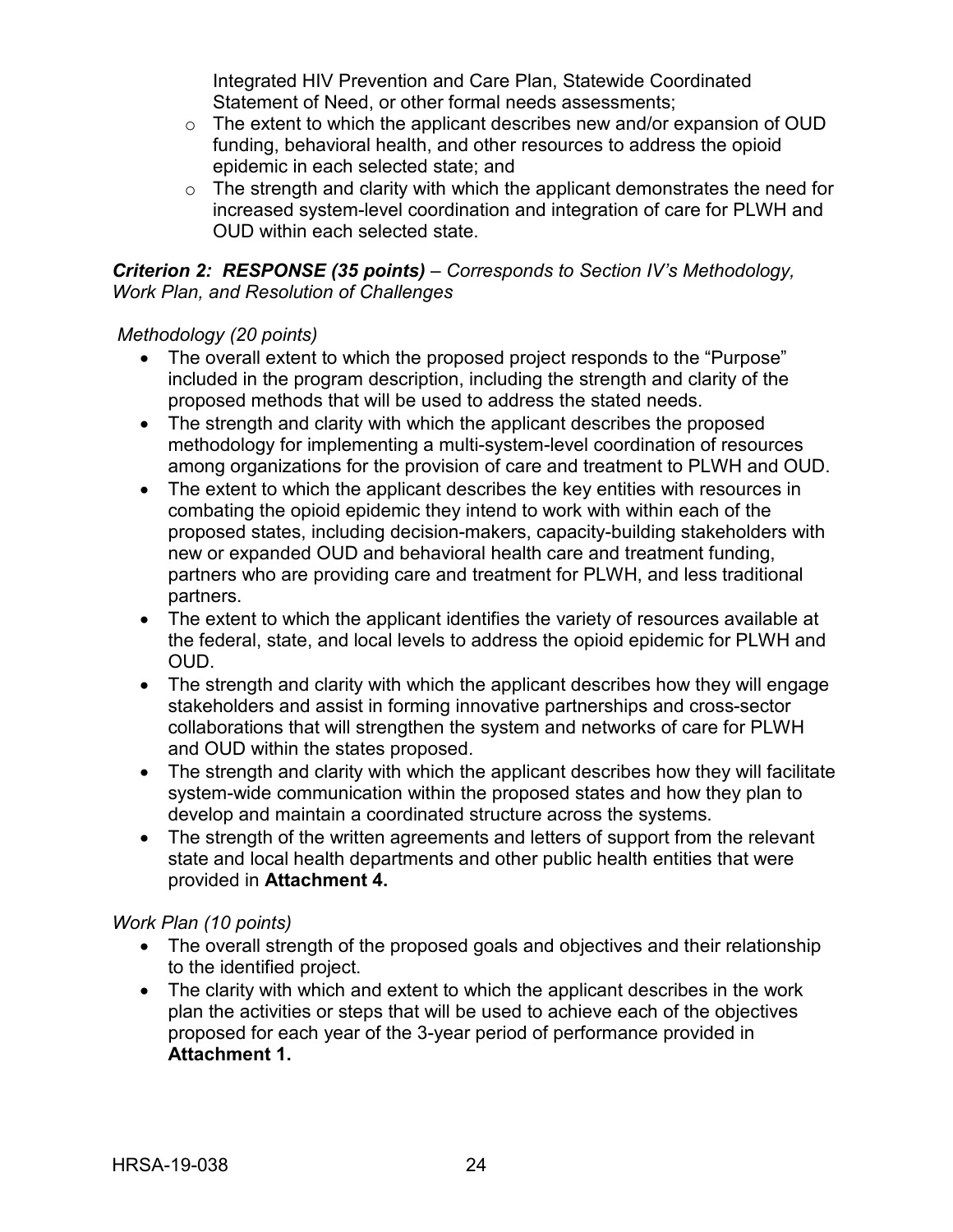- The extent to which the applicant's work plan is feasible and delineates steps in Year 1 for establishing partnerships for collaboration and identifying the availability of OUD resources at the federal, state and local levels to leverage the use of these resources for the care and treatment of OUD in PLWH in the 3-year period of performance.
- Evidence the applicant's objectives for the 3-year period of performance are specific to each goal, time-framed, measurable, and include anticipated dates of completion.
- The strength and clarity of the applicant's proposed logic model to design and manage the project.

## *Resolution of Challenges (5 points)*

- The extent to which the activities described in the application are capable of addressing the problem and attaining the project objectives.
- The strength and clarity with which the applicant describes the challenges and barriers faced in developing comprehensive systems of care and treatment of PLWH and OUD in the proposed states, and how the applicant proposes to address or overcome identified challenges and barriers.

## *Criterion 3: EVALUATIVE MEASURES (15 points) – Corresponds to Section IV's Evaluation and Technical Support*

- The strength and effectiveness of the method proposed to monitor and evaluate the project results.
- Evidence that the evaluative measures will be able to assess: 1) to what extent the program objectives were met; and 2) to what extent these can be attributed to the project.
- The extent to which the applicant describes the plan to monitor ongoing processes and progress towards the goals and objectives of the project.
- The strength with which the applicant describes their plan to evaluate the programmatic and system-wide impact on strengthening the delivery of care and treatment for PLWH and OUD, including assessments in the effectiveness of system-level coordination and leveraging resources available at the federal, state and local levels.
- The extent to which and clarity with which the applicant describes the proposed process measures and outcomes and the data collection strategy to collect, analyze, secure, and track these data.
- The extent to which the applicant describes any potential obstacles for implementing the program performance evaluation and their plan to address those obstacles.

## *Criterion 4: IMPACT (10 points) – Corresponds to Section IV's Work Plan and Methodology*

• The extent to which the proposed project has a public health impact and the project will be effective, if funded. This may include the effectiveness of plans for dissemination of project results, the impact results may have on the community or target population, the extent to which project results may be national in scope, the degree to which the project activities are replicable, and the sustainability of the program beyond the federal funding.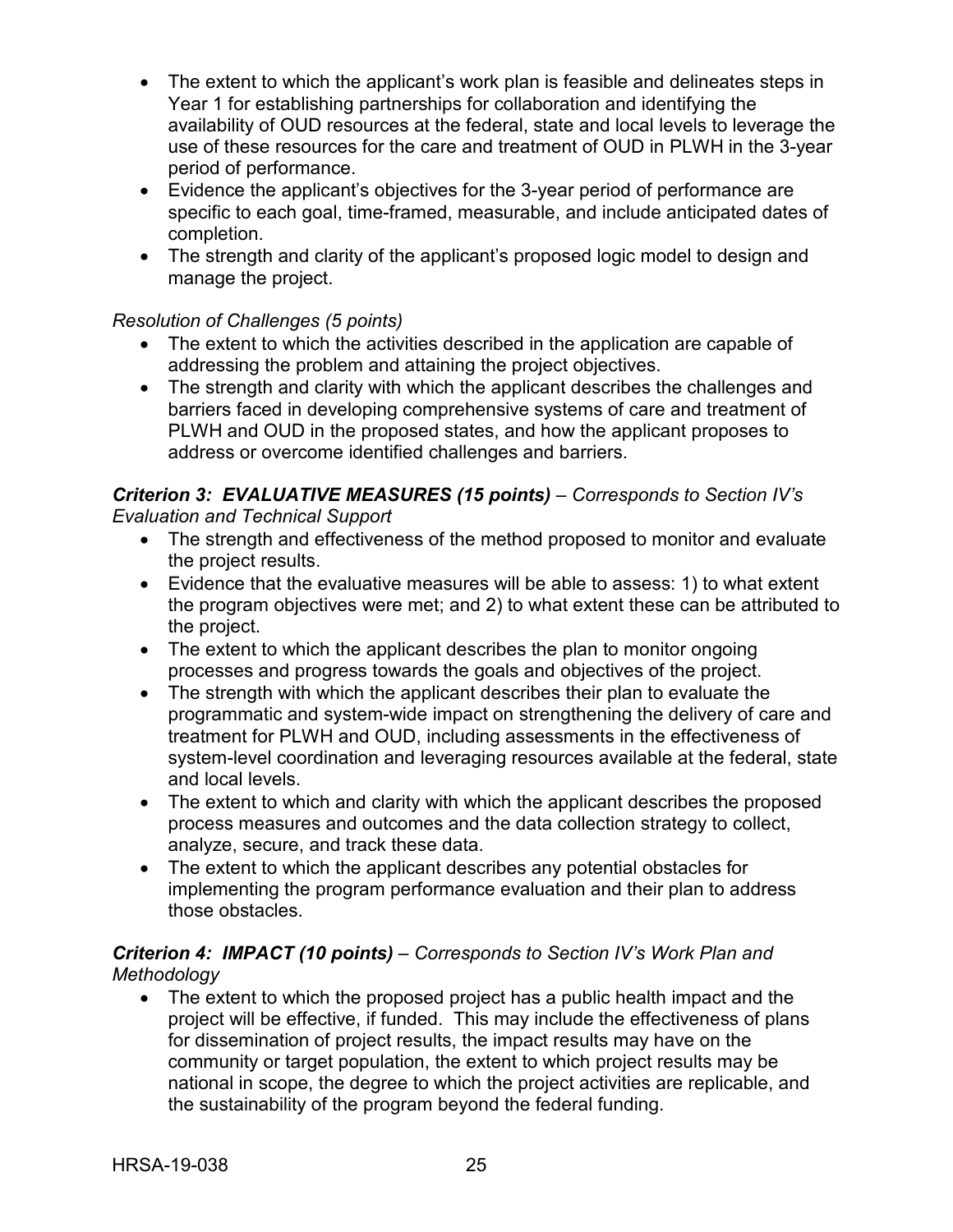- The extent to which the applicant describes the development of effective tools and strategies for engaging stakeholders, partners, and decision makers in collaborating, communicating, sharing and disseminating information to meet the goals of this project.
- The extent to which the applicant describes a plan to disseminate reports, products, and/or project outputs so key target audiences receive the project information, including any innovative methods that they will use to address the needs.
- The clarity to which the applicant describes a plan for project sustainability after the period of federal funding ends, and how they will sustain key elements of their projects to strengthen the system of care for PLWH and OUD.

## *Criterion 5: RESOURCES/CAPABILITIES (15 points) – Corresponds to Section IV's Evaluation and Technical Support, and Organizational Information*

- The extent to which project personnel are qualified by training and/or experience to implement and carry out the project and the capabilities of the applicant organization and the quality and availability of facilities and personnel to fulfill the needs and requirements of the proposed project.
- The strength and clarity to which the applicant describes how the organization will collect and manage data (e.g., assigned skilled staff, data management software) in a way that allows for accurate and timely reporting of evaluation outcomes.
- The strength of the applicant's description of current experience, skills, and knowledge, including individuals on staff, materials published, and previous work of a similar nature provided in the staffing plan **Attachment 2**.
- The extent to which the applicant describes the organization's current mission and structure, scope of current activities, and how these elements all contribute to the organization's ability to conduct the program requirements and meet program expectations. The clarity of the applicant's project organizational chart provided in **Attachment 5.**

## *Criterion 6: SUPPORT REQUESTED (10 points) – Corresponds to Section IV's Budget and Budget Narrative*

- The reasonableness of the proposed budget for each year of the 3-year period of performance in relation to the objectives, the complexity of the activities, and the anticipated results.
- The extent to which costs, as outlined in the budget and required resources sections, are reasonable given the scope of work.
- The extent to which key personnel have adequate time devoted to the project to achieve project objectives.
- The appropriateness of the funding request levels including the strength and clarity of the budget justification narrative commensurate with the number of states, anticipated reach, and scope and complexity of system-level coordination proposed.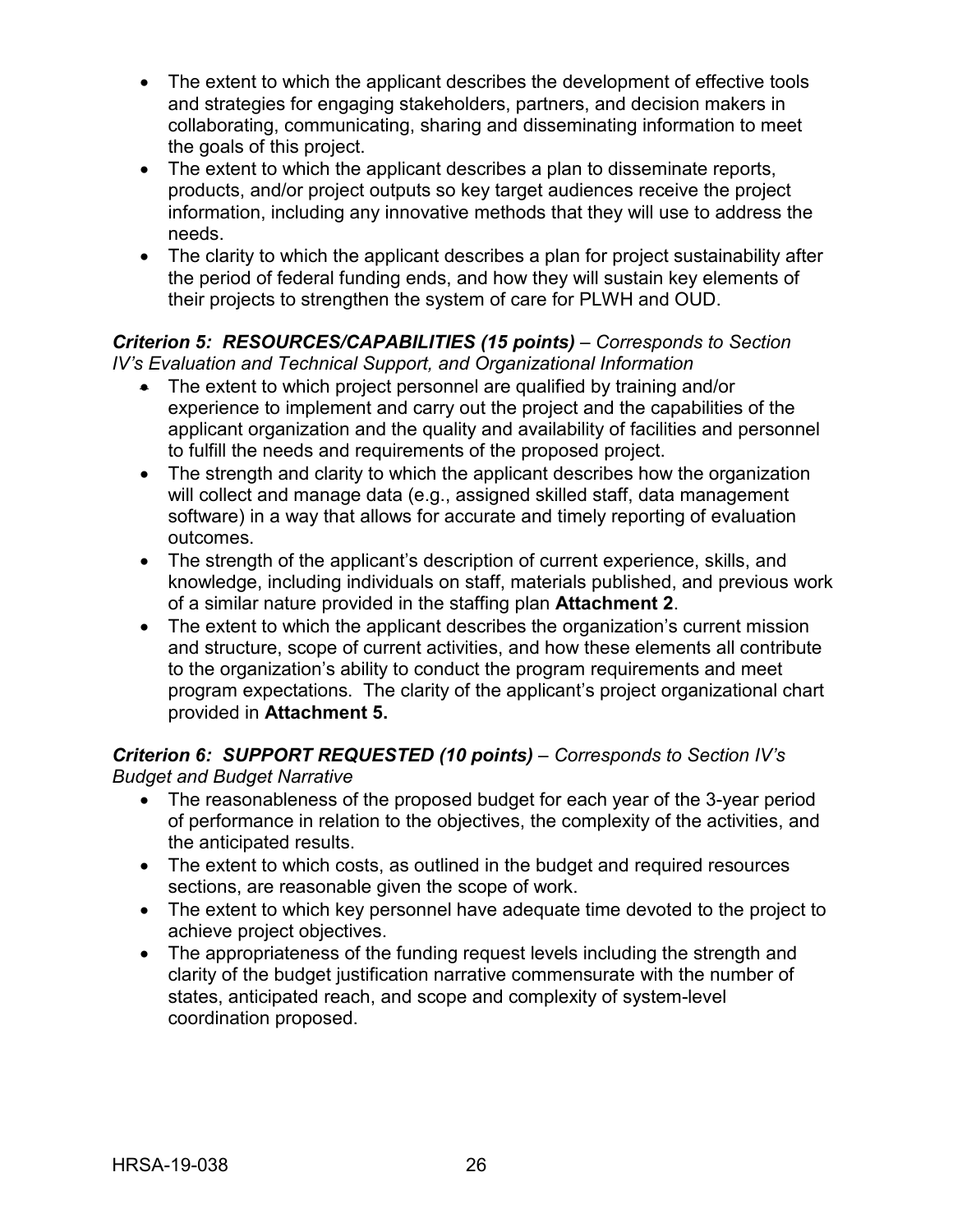### <span id="page-30-0"></span>**2. Review and Selection Process**

The independent review process provides an objective evaluation to the individuals responsible for making award decisions. The highest ranked applications receive consideration for award within available funding ranges. HRSA may also consider assessment of risk and the other pre-award activities described in Section 3 below.

In addition to the ranking based on merit criteria, HRSA approving officials will apply other factors below in award selection (e.g., geographical distribution).

See Section 5.3 of HRSA's *SF-424 [Application Guide](http://www.hrsa.gov/grants/apply/applicationguide/sf424guide.pdf)* for more details.

For this program, HRSA will use geographical dispersion and program balance in making final award selections. While each state may provide letters of support for more than one SCP applicant, the final awards will reflect a broad range and distribution of geographic areas, with each state working with one (1) funded SCP only.

#### <span id="page-30-1"></span>**3. Assessment of Risk and Other Pre-Award Activities**

HRSA may elect not to fund applicants with management or financial instability that directly relates to the organization's ability to implement statutory, regulatory or other requirements [\(45 CFR § 75.205\)](https://www.ecfr.gov/cgi-bin/retrieveECFR?gp=1&SID=4d52364ec83fab994c665943dadf9cf7&ty=HTML&h=L&r=PART&n=pt45.1.75).

HRSA reviews applications receiving a favorable objective review for other considerations that include past performance, as applicable, cost analysis of the project/program budget, assessment of your management systems, ensuring continued applicant eligibility, and compliance with any public policy requirements, including those requiring just-in-time submissions. HRSA may ask you to submit additional programmatic or administrative information (such as an updated budget or "other support" information) or to undertake certain activities (such as negotiation of an indirect cost rate) in anticipation of an award. However, even at this point in the process, such requests do not guarantee that HRSA will make an award. Following review of all applicable information, HRSA's approving and business management officials will determine whether HRSA can make an award, if special conditions are required, and what level of funding is appropriate.

Award decisions are discretionary and are not subject to appeal to any HRSA or HHS official or board.

Effective January 1, 2016, HRSA is required to review and consider any information about your organization that is in the [Federal Awardee Performance and Integrity](https://www.fapiis.gov/)  [Information System \(FAPIIS\).](https://www.fapiis.gov/) You may review and comment on any information about your organization that a federal awarding agency previously entered. HRSA will consider any of your comments, in addition to other information in [FAPIIS](https://www.fapiis.gov/) in making a judgment about your organization's integrity, business ethics, and record of performance under federal awards when completing the review of risk posed as described in [45 CFR § 75.205 HHS Awarding Agency](https://www.ecfr.gov/cgi-bin/retrieveECFR?gp=1&SID=4d52364ec83fab994c665943dadf9cf7&ty=HTML&h=L&r=PART&n=pt45.1.75) Review of Risk Posed by [Applicants.](https://www.ecfr.gov/cgi-bin/retrieveECFR?gp=1&SID=4d52364ec83fab994c665943dadf9cf7&ty=HTML&h=L&r=PART&n=pt45.1.75)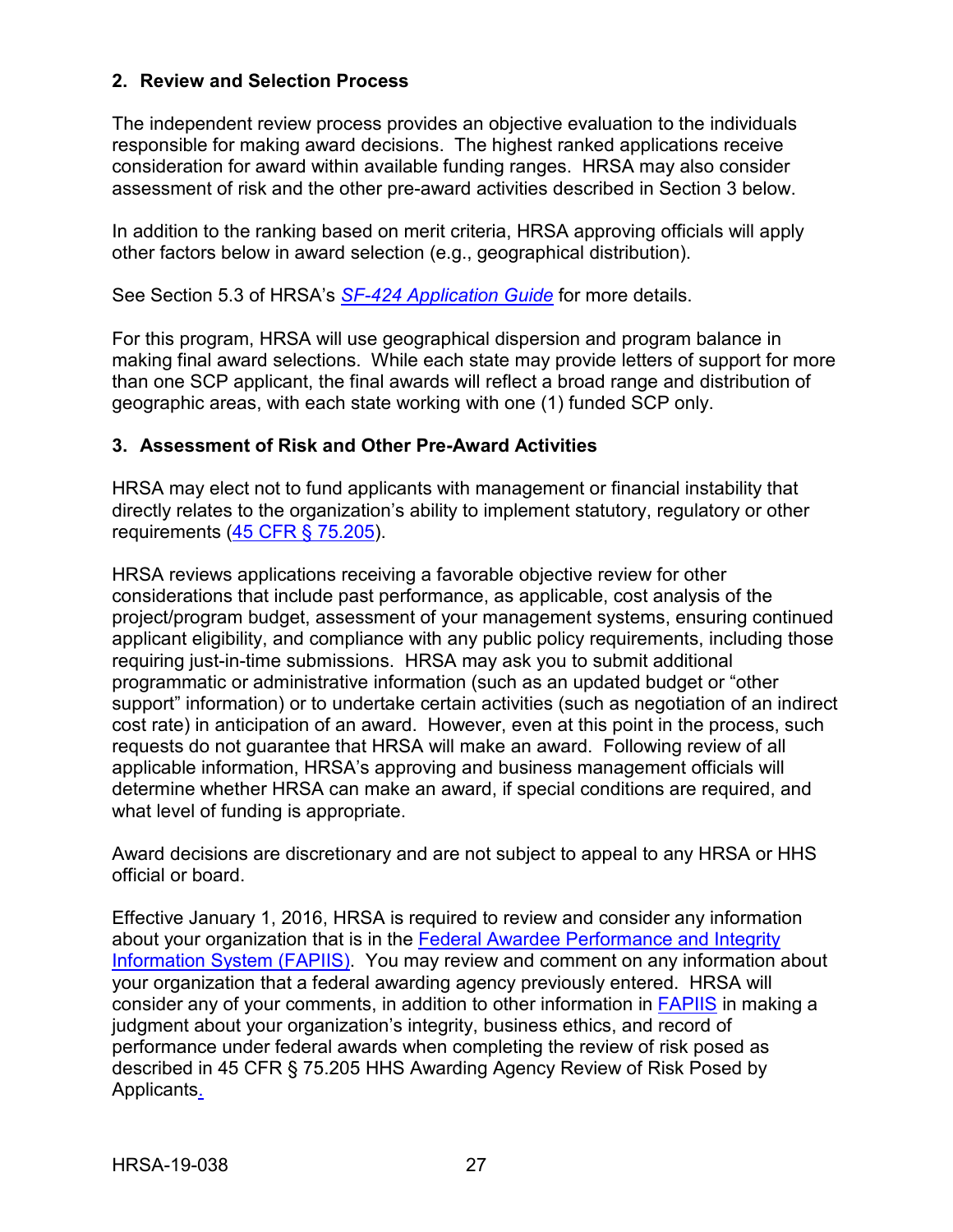HRSA will report to FAPIIS a determination that an applicant is not qualified [\(45 CFR §](https://www.ecfr.gov/cgi-bin/retrieveECFR?gp=1&SID=4d52364ec83fab994c665943dadf9cf7&ty=HTML&h=L&r=PART&n=pt45.1.75) [75.212\)](https://www.ecfr.gov/cgi-bin/retrieveECFR?gp=1&SID=4d52364ec83fab994c665943dadf9cf7&ty=HTML&h=L&r=PART&n=pt45.1.75).

## <span id="page-31-0"></span>**VI. Award Administration Information**

### <span id="page-31-1"></span>**1. Award Notices**

HRSA will issue the Notice of Award prior to the start date of September 1, 2019. See Section 5.4 of HRSA's *SF-424 [Application Guide](http://www.hrsa.gov/grants/apply/applicationguide/sf424guide.pdf)* for additional information.

### <span id="page-31-2"></span>**2. Administrative and National Policy Requirements**

See Section 2.1 of HRSA's *SF-424 [Application Guide](http://www.hrsa.gov/grants/apply/applicationguide/sf424guide.pdf)*.

#### **Requirements of Subawards**

The terms and conditions in the Notice of Award (NOA) apply directly to the recipient of HRSA funds. The recipient is accountable for the performance of the project, program, or activity; the appropriate expenditure of funds under the award by all parties; and all other obligations of the recipient, as cited in the NOA. In general, the requirements that apply to the recipient, including public policy requirements, also apply to subrecipients under awards. See  $45$  CFR  $\S$  75.101 Applicability for more details.

### **Human Subjects Protection:**

Federal regulations [\(45 CFR part 46\)](https://www.ecfr.gov/cgi-bin/text-idx?SID=5ec405e535881de66e6f153cdf4cdcf8&mc=true&node=pt45.1.46&rgn=div5) require that applications and proposals involving human subjects must be evaluated with reference to the risks to the subjects, the adequacy of protection against these risks, the potential benefits of the research to the subjects and others, and the importance of the knowledge gained or to be gained. If you anticipate research involving human subjects, you must meet the requirements of the HHS regulations to protect human subjects from research risks.

## <span id="page-31-3"></span>**3. Reporting**

Award recipients must comply with Section 6 of HRSA's *SF-424 [Application Guide](http://www.hrsa.gov/grants/apply/applicationguide/sf424guide.pdf)* **and** the following reporting and review activities:

- 1) **Progress Report**(s). The recipient must submit a progress report to HRSA on an **annual** basis. Further information will be available in the award notice.
- 2) **Integrity and Performance Reporting.** The Notice of Award will contain a provision for integrity and performance reporting in [FAPIIS,](https://www.fapiis.gov/) as required in [45 CFR part 75 Appendix XII.](https://www.ecfr.gov/cgi-bin/retrieveECFR?gp=1&SID=4d52364ec83fab994c665943dadf9cf7&ty=HTML&h=L&r=PART&n=pt45.1.75)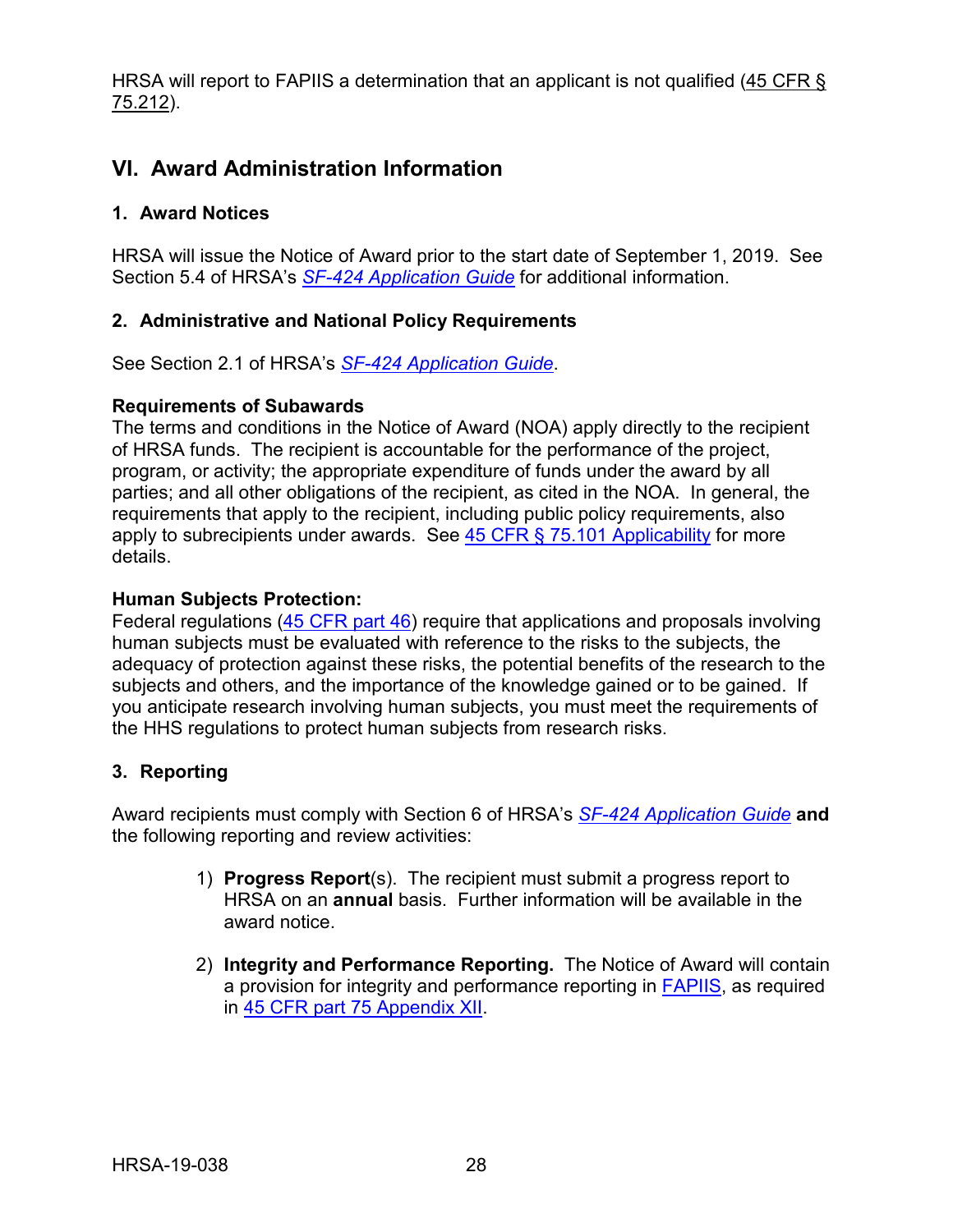## <span id="page-32-0"></span>**VII. Agency Contacts**

You may request additional information and/or technical assistance regarding business, administrative, or fiscal issues related to this NOFO by contacting:

Beverly Smith Grants Management Specialist Division of Grants Management Operations, OFAM Health Resources and Services Administration 5600 Fishers Lane, Mailstop 10NWH04 Rockville, MD 20857 Telephone: (301) 443-7065 Email: [BSmith@hrsa.gov](mailto:BSmith@hrsa.gov)

You may request additional information regarding the overall program issues and/or technical assistance related to this NOFO by contacting:

Adan Cajina, MSc Chief, Demonstration and Evaluation Branch Attn: *Strengthening Systems of Care for PLWH and OUD* (HRSA-19-038) Office of Training and Capacity Development, HIV/AIDS Bureau Health Resources and Services Administration 5600 Fishers Lane, Room 9N108 Rockville, MD 20857 Telephone: (301) 443-3180 Fax: (301) 594-2511 Email: [ACajina@hrsa.gov](mailto:ACajina@hrsa.gov)

You may need assistance when working online to submit your application forms electronically. Always obtain a case number when calling for support. For assistance with submitting the application in Grants.gov, contact Grants.gov 24 hours a day, 7 days a week, excluding federal holidays at:

Grants.gov Contact Center Telephone: 1-800-518-4726 (International Callers, please dial 606-545-5035) Email: [support@grants.gov](mailto:support@grants.gov) Self-Service Knowledge Base: [https://grants](https://grants-portal.psc.gov/Welcome.aspx?pt=Grants)[portal.psc.gov/Welcome.aspx?pt=Grants](https://grants-portal.psc.gov/Welcome.aspx?pt=Grants)

Successful applicants/recipients may need assistance when working online to submit information and reports electronically through HRSA's Electronic Handbooks (EHBs). For assistance with submitting information in HRSA's EHBs, contact the HRSA Contact Center, Monday-Friday, 8 a.m. to 8 p.m. ET, excluding federal holidays at:

HRSA Contact Center Telephone: (877) 464-4772 TTY: (877) 897-9910 Web: <http://www.hrsa.gov/about/contact/ehbhelp.aspx>